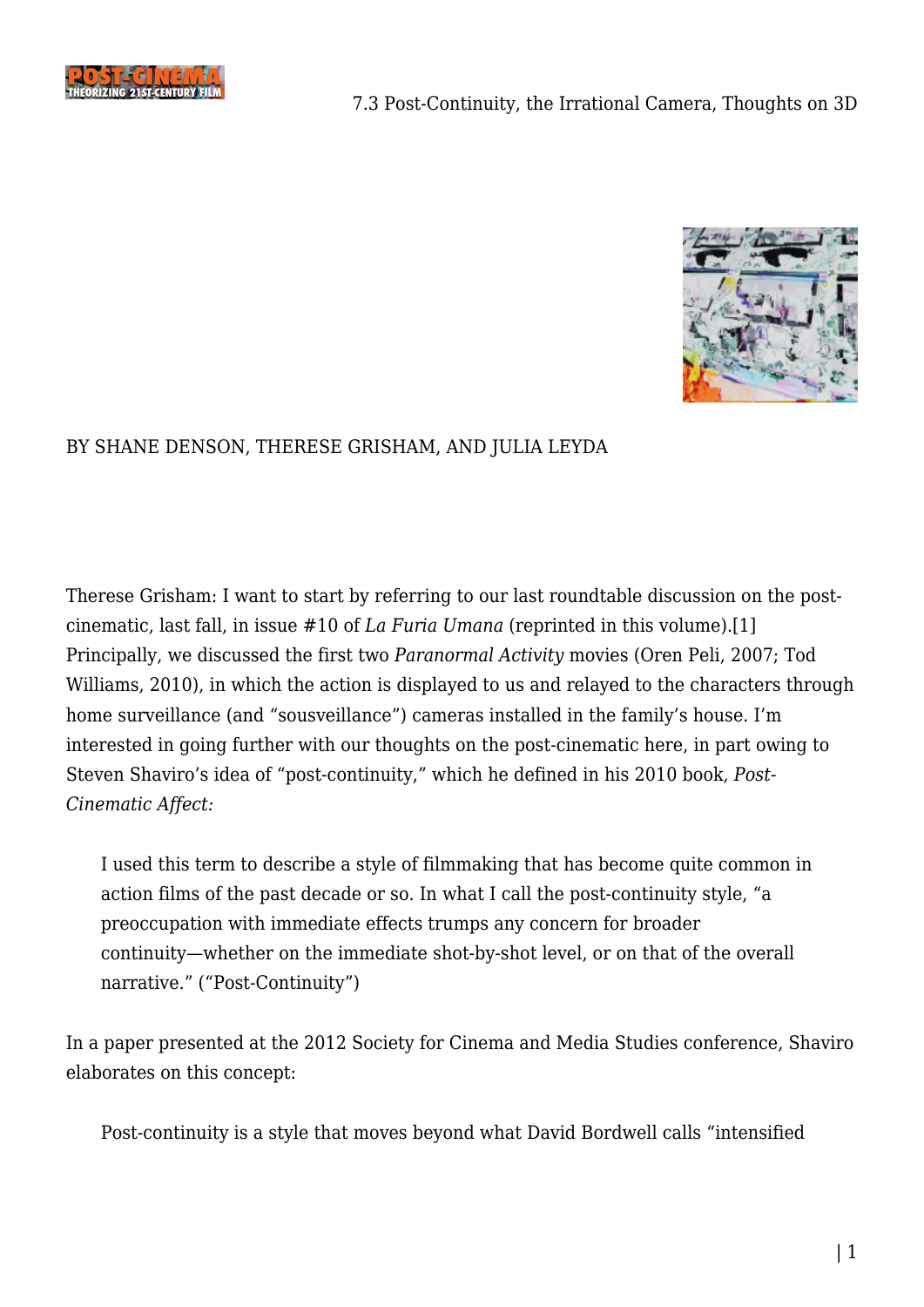

continuity," and in which there no longer seems to be any concern for delineating the geography of action by clearly anchoring it in time and space. Instead, gunfights, martial arts battles, and car chases are rendered through sequences involving shaky handheld cameras, extreme or even impossible camera angles, and much composited digital material—all stitched together with rapid cuts, frequently involving deliberately mismatched shots. The sequence becomes a jagged collage of fragments of explosions, crashes, physical lunges, and violently accelerated motions. There is no sense of spatiotemporal continuity; all that matters is delivering a continual series of shocks to the audience. ("Post-Continuity")

Examples of the post-continuity style can be found in recent movies by Michael Bay and the late Tony Scott. However, rather than decry post-continuity as "the decline and fall of action filmmaking," as Matthias Stork calls it in his video essay "[Chaos Cinema,](http://blogs.indiewire.com/pressplay/video_essay_matthias_stork_calls_out_the_chaos_cinema)" Shaviro concludes:

In classical continuity styles, space is a fixed and rigid container, which remains the same no matter what goes on in the narrative; and time flows linearly, and at a uniform rate, even when the film's chronology is scrambled by flashbacks. But in post-continuity films, this is not necessarily the case. We enter into the spacetime of modern physics; or better, into the "space of flows," and the time of microintervals and speed-of-light transformations, that are characteristic of globalized, high-tech financial capital. Thus in *Post-Cinematic Affect*, reflecting on Neveldine and Taylor's *Gamer*, I tried to look at the ways that the post-continuity action style is expressive of, as well as being embedded within, the delirium of globalized financial capitalism, with its relentless processes of accumulation, its fragmentation of older forms of subjectivity, its multiplication of technologies for controlling perception and feeling on the most intimate level, and its play of both embodiment and disembodiment.

Shaviro indicates that we need to talk more about the aesthetics of post-continuity styles in order to link them to post-cinematic affects:

there is much more to be said about the *aesthetic sensibility* of post-continuity styles,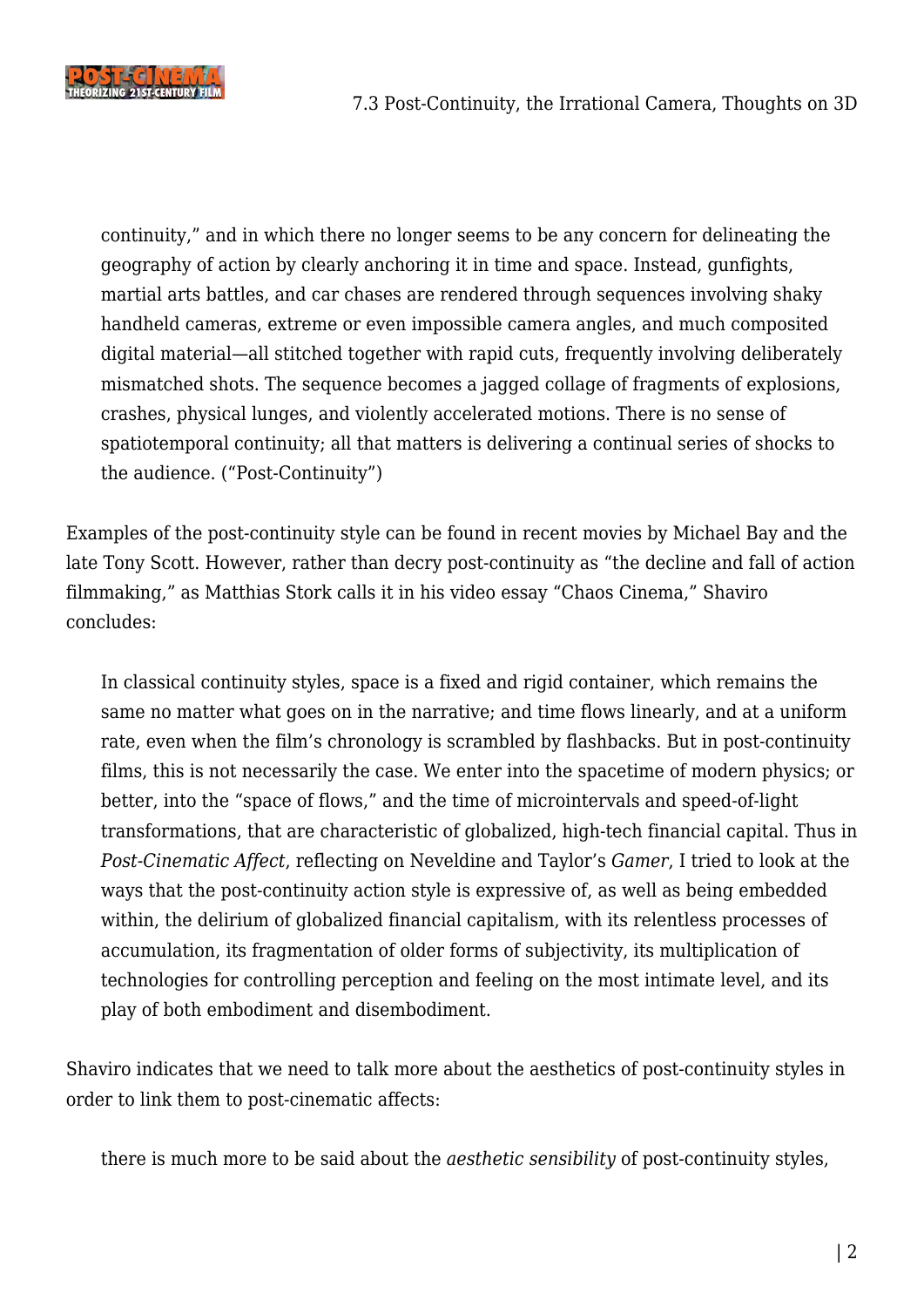

and the ways that this sensibility is related to other social, psychological, and technological forces. Post-continuity stylistics are expressive both of technological changes (i.e. the rise of digital and Internet-based media) and of more general social, economic, and political conditions (i.e. globalized neoliberal capitalism, and the intensified financialization associated with it). Like any other stylistic norm, postcontinuity involves films of the greatest diversity in terms of their interests, commitments, and aesthetic values. What unites, them, however, is not just a bunch of techniques and formal tics, but a kind of shared *episteme* (Michel Foucault) or *structure of feeling* (Raymond Williams). It is this larger structure that I would like to illuminate further: to work out how contemporary film styles are both expressive of, and productively contributory to, these new formations. By paying sustained attention to post-continuity styles, I am at least trying to work toward a *critical aesthetics* of contemporary culture.

With Shaviro's work as backdrop, I want to think about other aspects of contemporary filmmaking: digital technologies, the formal properties/styles of recent movies, and their relations to post-cinematic affect.

To begin our discussion, it strikes me that the functions of cameras have changed, or at least their ubiquity, or perhaps their meaning in the post-cinematic episteme. I think we thoroughly discussed the cameras' functions of immobility and unlocatability in the *Paranormal Activity* movies and how these features can be understood. The two films that right away come to my mind in which I see a distinct change in the function of the camera are *District 9* and *Melancholia.* At the risk of being reductionistic, but for brevity, in classical and post-classical cinema, the camera is subjective, objective, or functions to align us with a subjectivity which may lie outside the film, this last as in Hitchcock. We have something altogether different, I think, in movies such as *District 9* (Neill Blomkamp, 2009)*,* or differing from that, in *Melancholia* (Lars von Trier, 2011).

For instance, it is established that in *D9,* a digital camera has shot footage broadcast as news reportage. A similar camera "appears" intermittently in the film as a "character." In the scenes in which it appears, it is patently impossible in the diegesis for anyone to be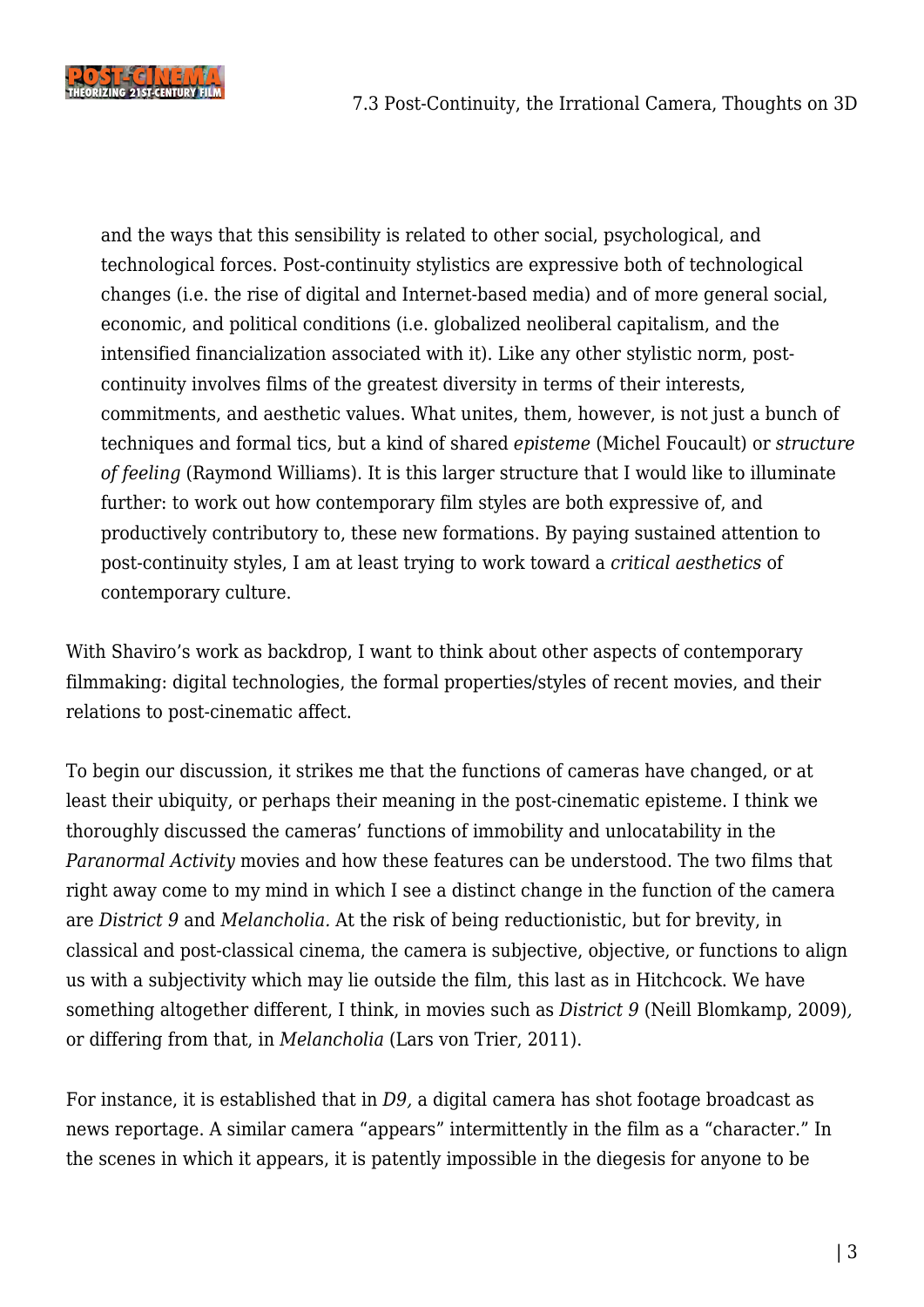

there to shoot the footage. Yet, we see that camera by means of blood splattered on it, or we become aware of watching the action through a hand-held camera that intrudes suddenly without any rationale either diegetically or aesthetically. Similarly, but differently as well, in *Melancholia,* we suddenly begin to view the action through a "crazy" hand-held camera, at once something other than just an intrusive exercise in belated Dogme 95 aesthetics and more than any character's POV, whether we take this latter as literal or metaphorical. How do you understand the figurations of these cameras in the two films? And beyond defining them and thinking about why they occur, can we generalize at all about ideas of the camera as character (without it actually *being* a character—I would say it is a-subjective, I guess) in movies you would include as "post-cinematic"?

Shane Denson: First of all, thanks for having me in the discussion, and thanks especially to Therese for organizing the roundtable and for getting things started with this first set of questions. In reply to these questions, I'd like to start, somewhat generally, by suggesting that the unlocatable/irrational camera in these films "corresponds" (for lack of a better word) to the basically nonhuman ontology of digital image production, processing, and circulation. It's somewhat difficult, I think, to specify the precise nature of this correspondence without suggesting causal relations and/or authorial intentions that are far from obvious in the context of contemporary media. So I hope that my comments won't be taken as implying either that the functions of the camera in post-cinema are simply determined by the technologies at work or that these correspondences are simply (i.e. straightforwardly) allegorical and reducible to the conscious decisions of filmmakers. Having said that, there are significant resonances across all of these levels of articulation.

#### Production

To start with, digital image technologies institute a break with human involvement and interest at just about every level: most fundamentally, they occasion a break with the material analogy previously obtaining between the camera lens and the lens of the human eye, the correlation of which is severed by the intercession of humanly non-processable data. (And with my use of the word "correlation," I am intentionally trying to invoke the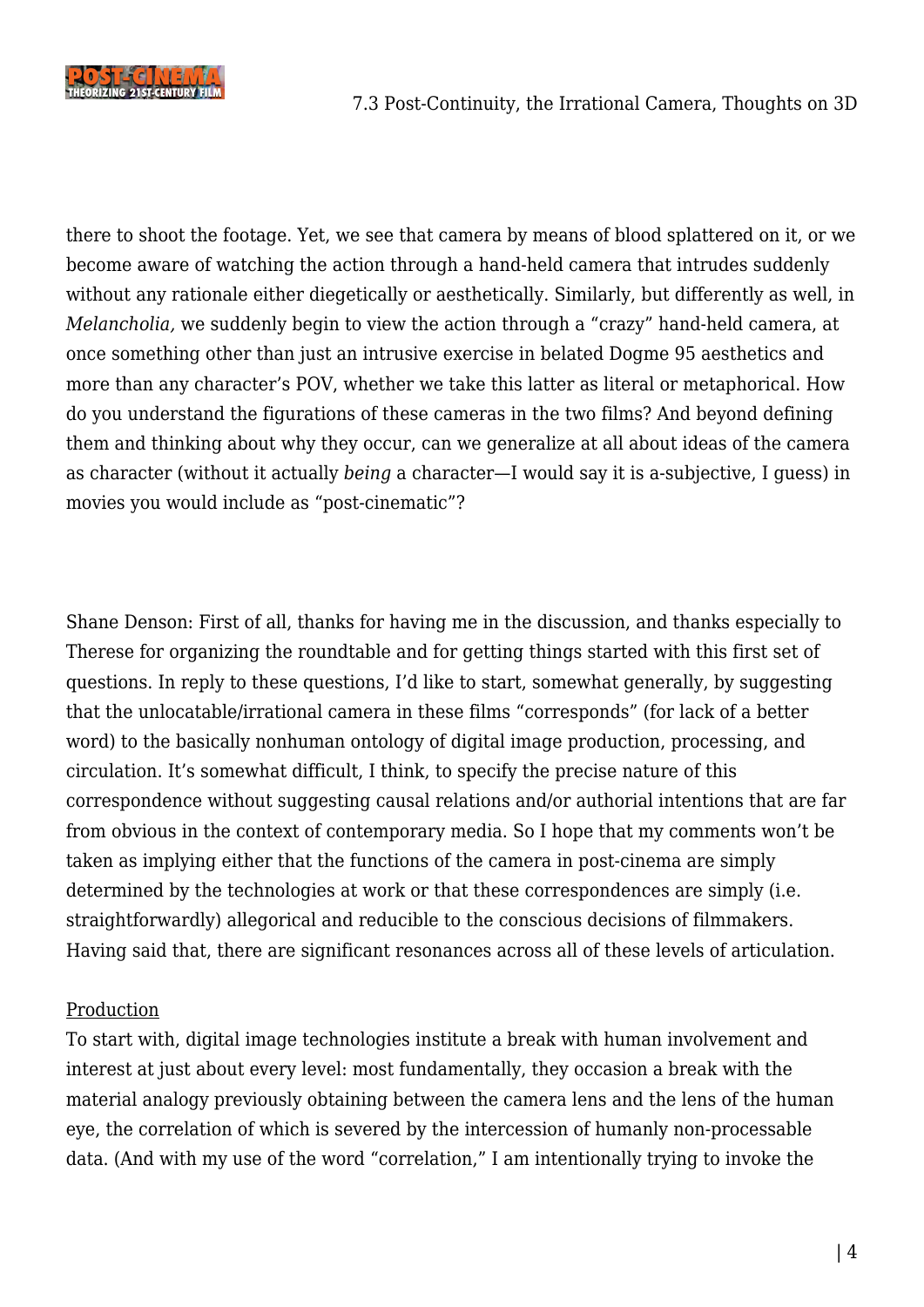

notion of "correlationism" as introduced by Quentin Meillassoux and employed by the speculative realists more generally; while the advent of digital technologies may not be a necessary and sufficient condition for a break with correlationism, I think it's safe to say that there is a strong historical tendency linking them. In this vein, one of the great virtues of Steven's work on post-cinematic affect, I think, is to provide some much-needed historicization—and attendant material specificity—to the speculative realist project.)

## **Processing**

Moreover, and closer to the specific context of (post-)cinema, there is a break with the human hand/eye involvement in celluloid-based cinematic editing processes (nonlinear editing being, in large measure, a break with the physical and phenomenological parameters of embodied agency as they are instantiated at the cutting table—a break that occurs regardless of the tributes paid to this phenomenology in the interface design of digital editing and compositing software applications, which in both professional and amateur variants continue, in the name of usability, to emulate physical apparatuses, control knobs, scrub heads, etc. despite the thoroughly numerical basis of all corresponding operationalities). In this sense, we might say that the much discussed break, in digital cinema, with photographic indexicality—often conceived in basically epistemological terms—is in fact only one of several such breaks, which are not restricted to cognitive and evidentiary domains but instead involve broadband impacts across embodied capacities, sensory relations, and pre-personal affects. (Steven's work, from *The Cinematic Body* to *Post-Cinematic Affect,* helps to uncover these broad sites of transformation, demonstrating why a narrowly technical focus on changes in editing practices will necessarily provide an incomplete account of the changes encompassed in the move to a regime of properly postcinematic media; as I have suggested elsewhere—see my "Discorrelated Images" and "*WALL-E* vs. Chaos (Cinema)"—it is precisely in this respect that Steven's concept of postcontinuity, which highlights changes in editing techniques without pretending that this is the sole or central site of transformation, remains superior to purely formal accounts such as Matthias Stork's notion of chaos cinema.)

## Circulation

And then there's the totally inhuman circulation of images today, which, in the forms of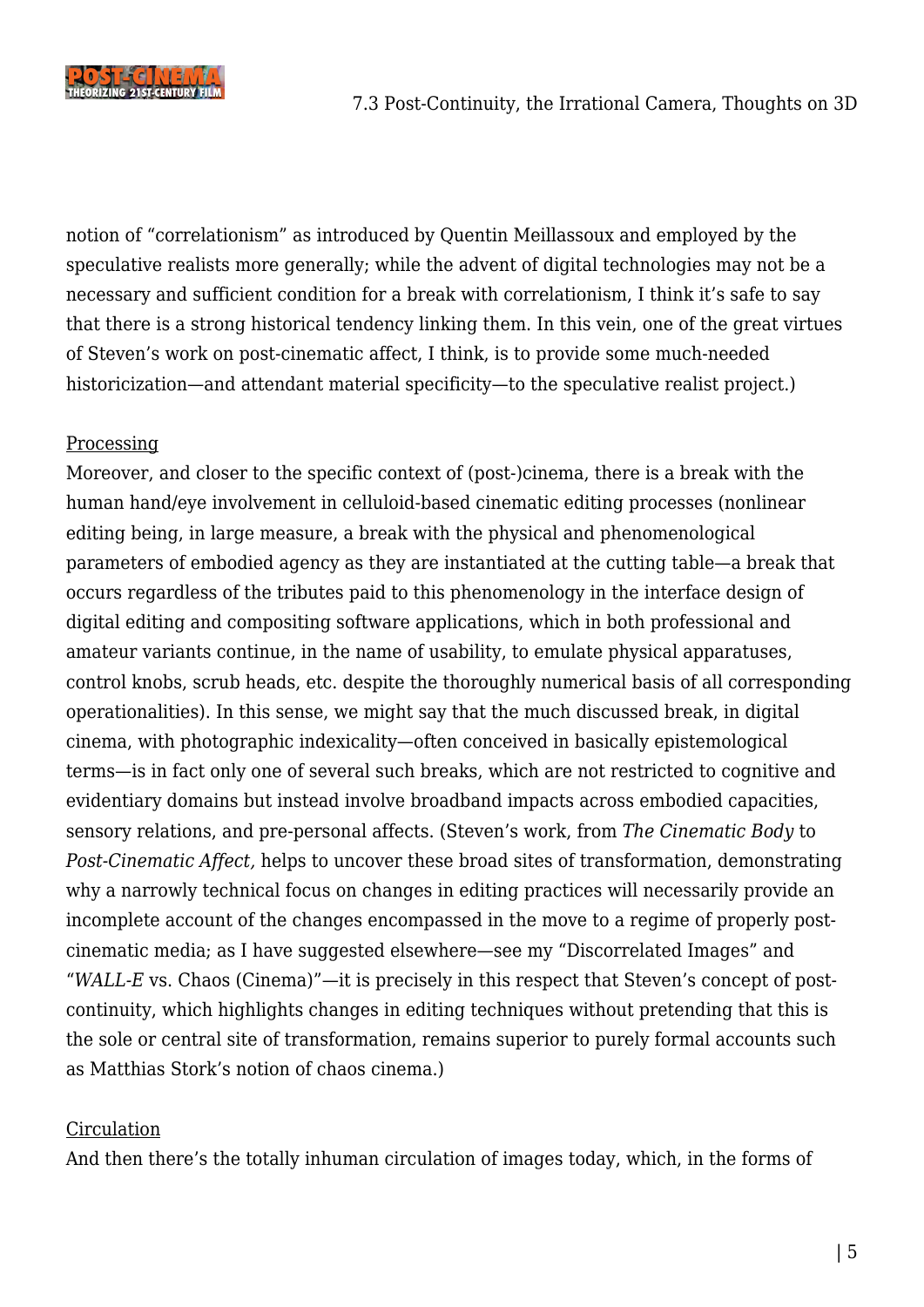

surveillance, social media (and related Web applications), and other sites of accumulation, exchange, and dissemination, impinges upon humans in various ways (both expanding and attenuating human agencies), but which despite and indeed precisely in this impingement remains in many ways indifferent to human needs, interests, and even senses (think, for example, of automated recognition systems that gather data with and without our knowledge or consent, and which may or may not alert some human "user" when a particular event takes place or a certain pre-defined data threshold is crossed, but which continue capturing, generating, reproducing, processing, comparing, compositing, transposing, and transducing images without human input or intervention, proceeding by means and in forms not directly accessible to human perception or control). Various cultural or creative practices, from Internet memes to post-cinematic filmmaking, can be said to reflect, interpret, or "mediate" such processes; sometimes these acts may result from conscious decisions (as in films that allegorize or explicitly exhibit a self-reflexive awareness of our contemporary media situation), but they certainly need not. Again, the resonances at issue here go far beyond the narrow bandwidth of human consciousness.

In outlining these three non-exclusive and non-exhaustive sites of change, I have intentionally chosen terms that encompass but are not restricted to their narrower correlates in the realm of (pre-digital) cinema: filmmaking, editing, and distribution. What I am trying to suggest in this way is the general expansion and transformation of, rather than a simple break with, cinematic techniques and technologies of the image, which correspond to the cultural practices and embodied sensibilities of the current transition to a postcinematic mediascape. More generally, these transformative expansions (from filmmaking to image production, from editing to processing, and from distribution to circulation) mark displacements of the human agents responsible for the respective areas: filmmakers/directors, editors, and distributors/marketers/producers, among others. The spectator, too, is displaced—no longer situated as a coherent subject in relation to a film as a closed or coherent object of spatiotemporal perception, but instead addressed as a subset or contingent intersection of streams in a larger pool of affective, intentional, financial, technological, and sensorimotor flows. In other words, the emotional and cognitive relations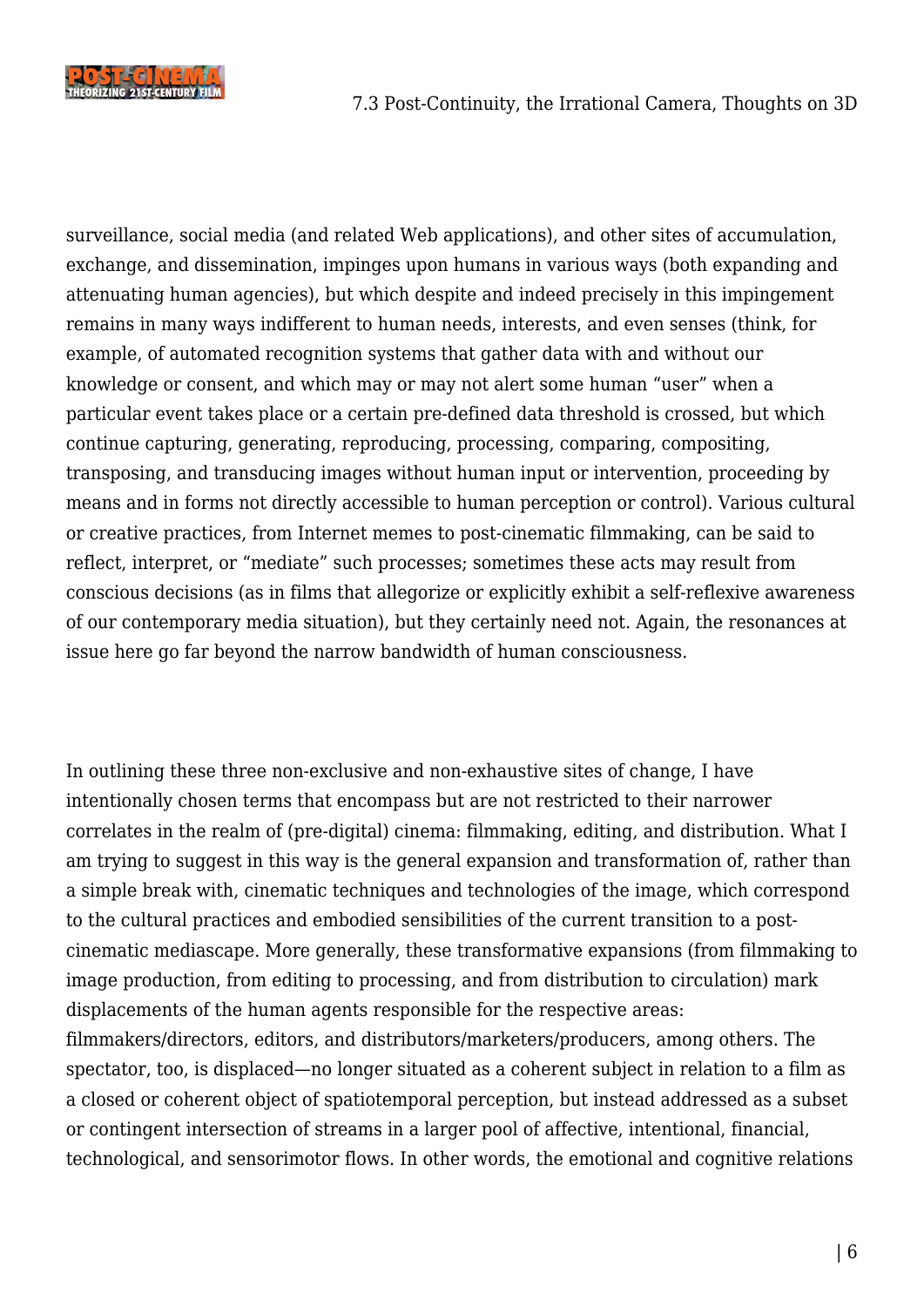

between classical films and their spectators give way to a very different configuration: the narrowband subject-film relation, while not abolished, is now less central, situated within a larger domain that corresponds in part to the many screens and settings of consumption today, many of which compete with one another in real time. The movie screen no longer commands total attention but anticipates its remediation on TV and computer screens and, moreover, knows of its coexistence alongside smartphones, tablets, and social media, which may occupy viewers' perceptual, tactile, and affective attentions simultaneous with their "viewing" of a film. Clearly—and finally coming around to the focus of Therese's question—the camera is a central fulcrum, and hence a site of central importance, in terms of coordinating, relaying, or concretely mediating the new relations between post-cinematic productions and their diffuse addressees, between "the cinema screen" and viewers' positions within a larger environment of post-cinematic screens, and more generally between post-cinematic media and the displacements or peripheralizations of human agencies to which they correspond.

Due to the transitional powers it exerts on our established media systems or regimes (most centrally, here, on what we call the "cinema"), the post-cinematic camera necessarily produces highly paradoxical situations, such as we glimpse in phenomena like computergenerated lens-flares on the "lenses" of virtual cameras in digitally animated productions: these at once emphasize the plastic "reality" of ("pro-filmic") CGI objects, while they simultaneously highlight the artificiality of the film itself by emulating (and indeed foregrounding this emulation of) the material presence of a (non-diegetic) camera. The "realisticness" of computer graphics is here attested to, and measured in terms of, the ability of computational technologies to simulate the conditions of pre-digital cinematic production: centrally, the material co-presence of a pro-filmic object, a camera, and the physical interplay of light on its lens—none of which in fact materially (or noncomputationally) exists. The paradox here, which consists in the realism-constituting and realism-problematizing undecidability of the virtual camera's relation to the diegesis—wherein the "reality" of this realism is conceived as thoroughly mediated, the product of a simulated physical camera rather than defined as the hallmark of embodied perceptual immediacy in the absence of a camera or other mediating apparatus—points to some crucial issues with respect to the affective functionality of post-cinematic cameras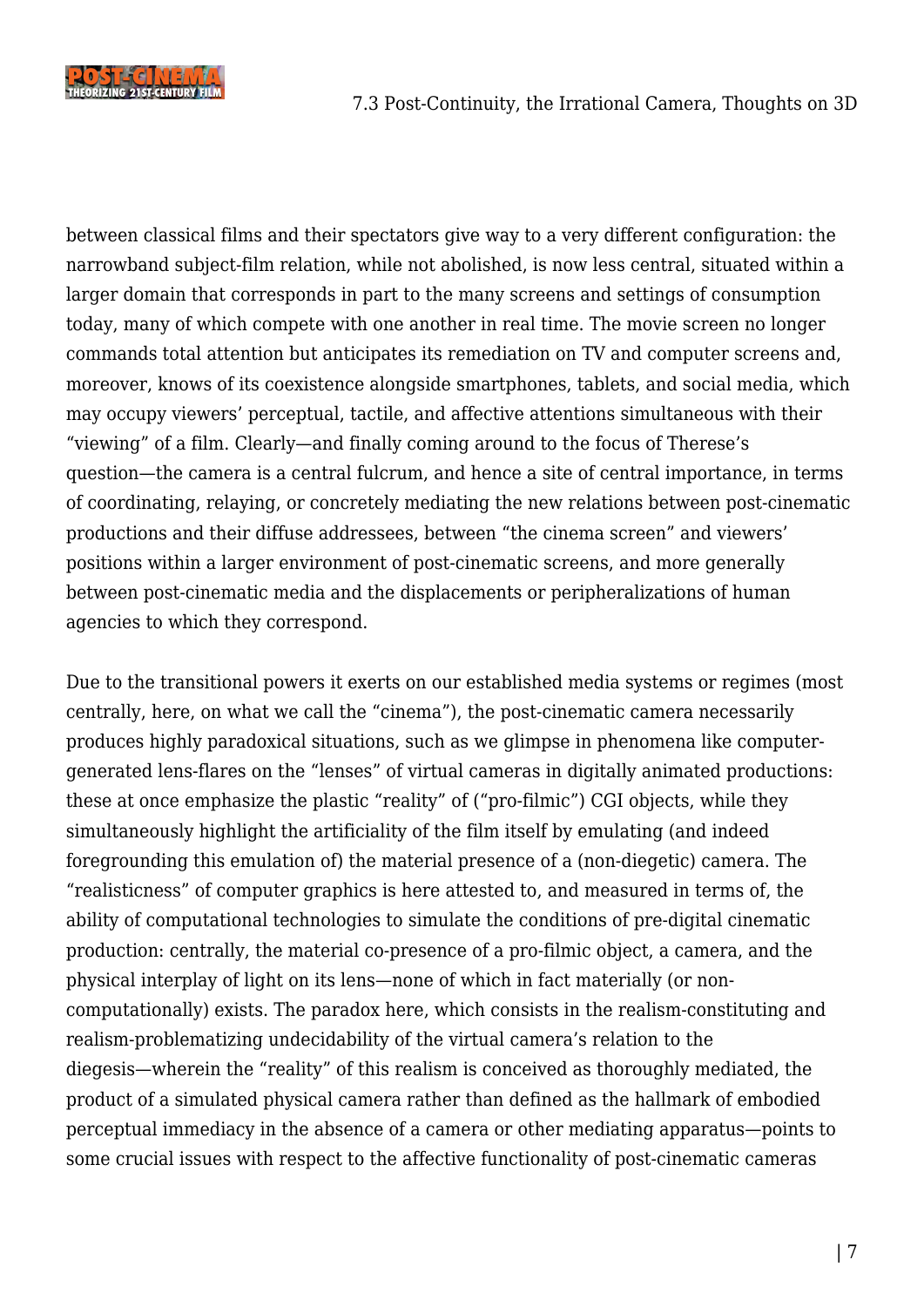

more generally (that is, both the virtual and the materially embodied cameras employed in the mediation of the post-cinematic).

To bring this around to Therese's suggestion that the camera comes to serve as an "asubjective character": I want to suggest that the whole problematic undecidability of the irrational camera's relations to diegetic and non-diegetic subject-positions, as outlined in Therese's question, corresponds to the multileveled breaks and displacements of human phenomenology that I outlined above. Accordingly, we might say, the post-cinematic camera is not so much situated as a problematic or irrational character within a given film (though this certainly does occur); rather—or rather more characteristically for post-cinematic filmmaking—the choice of the camera's specific perceptual modality and functionality (its problems, uses, relations to and foregrounding of various aspects of the foregoing) in fact comes to define the overall "character" or general affective quality of the film. This corresponds to the transformative expansions I described above, and it marks a move from the viewer's emotional involvement with intrafilmic characters to a multimodal and not exclusively narrative, visual, and intentional engagement with the qualitative character of the film itself, conceived not as a closed unit of spatiotemporal/perceptual "content" but as an integral and evolving part of the larger post-cinematic environment. In other words, where the characters in classical cinema provided the central focus and occasions for dramatic interest in a story-world that unfolds according to its own internally defined logics, and where the camera served alternately to disclose this world in the manner of a transparent window or, more exceptionally, to announce its own presence as an (uncanny or self-reflexive) object of perception, the radically indeterminate cameras of post-cinematic filmmaking serve (in the manner of the "sousveillance" referenced in the last roundtable discussion on the *Paranormal Activity* series) to displace the characters, to take them out of the center of perceptual attention and instead situate them marginally with respect to a total environment of inhuman image production, processing, and circulation—and to situate us as viewers accordingly.

This dual or reflexive operation is enabled precisely by the camera's irrationality, its undecidable position between the diegetic and the nondiegetic, or between the world on the screen and the screen's place in our world, which is similarly pervaded by these post- or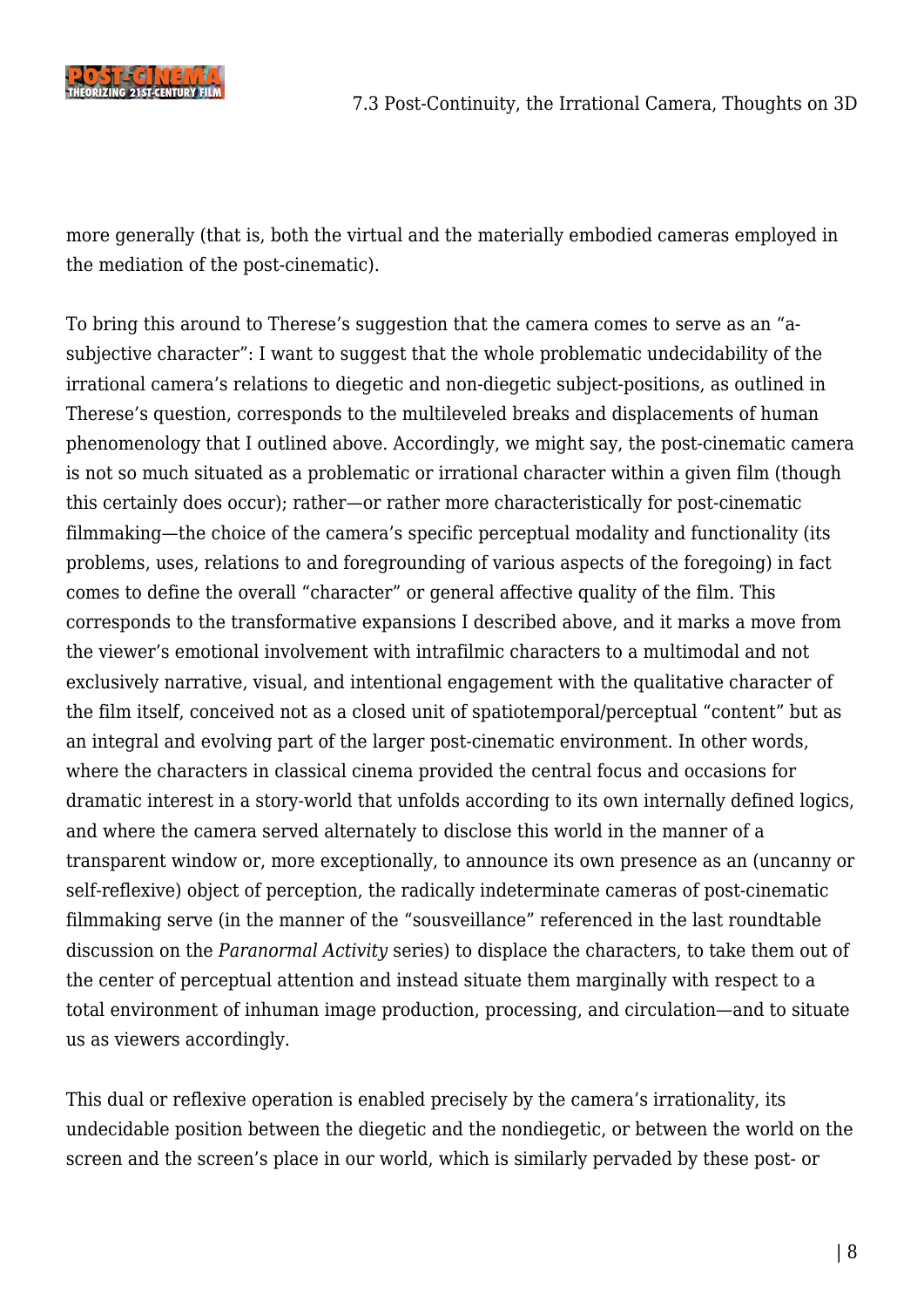

nonhuman technologies of the image. Thus, there is a reversible relation between the postcinematic diegesis and the nondiegetic ecology of our post-cinematic world, and it is occasioned precisely by a camera that no longer situates us as subjects vis-à-vis the film-asobject, but instead institutes a pervasive relation of marginality, where everything is marginal to or contiguous with everything else. This corresponds to a specifically postcinematic mode of address: the camera no longer frames actions, emotions, and events in a given world, but instead provides the color, look, and feel of the film *qua* material component or aspect of the world—of our world: one that, either directly or metonymically through mechanisms of sousveillance and the like, impinges upon and involves us in some way, but not centrally as the main or core concern of the film. The camera's presence thus defines the affective quality of the film (and of the world) more so than the affective quality of our investment in it: as a function of the camera, the film/world itself exudes threat, fear, excitement, panic, or enticement, but in such a way as to mark, in stark contrast to classical Hollywood, our own involvement in these affective relations as contingent, non-necessary, and hence open to the distraction of competing interests, other media, and other screens. The film-world itself exhibits fear or other affective qualities that we may, but need not, share in. This "character" of the camera becomes, in effect, the central object of the film, taking the place of character-involvement as the motor of classical interest (and "suture"). But the objecthood of such filmic "character" is just as problematic as the a-subjective quality of the camera, because the affective quality of the film envelops (or fails to envelop) us, but in any case it refuses to let us serve as the center or crux of such affect. The postcinematic camera, in short, modulates the affective character of the wider world; it does not bracket that world out or substitute one of its own making; it remains indeterminately contiguous with every level of the contemporary real, including the physical, the imaginary, and the virtual.

Accordingly, the discorrelation of spectator-film relations by no means rules out our active involvement with the film and the camera's images: in fact, it expedites the proliferation of engagements beyond the film proper. To be sure, processes of transmedialization and attendant fan practices need, I think, to be thought more precisely in relation to the affective qualities of post-cinematic productions, their correlations to media-technological changes and the revised role of the camera, and the processes by which films leverage these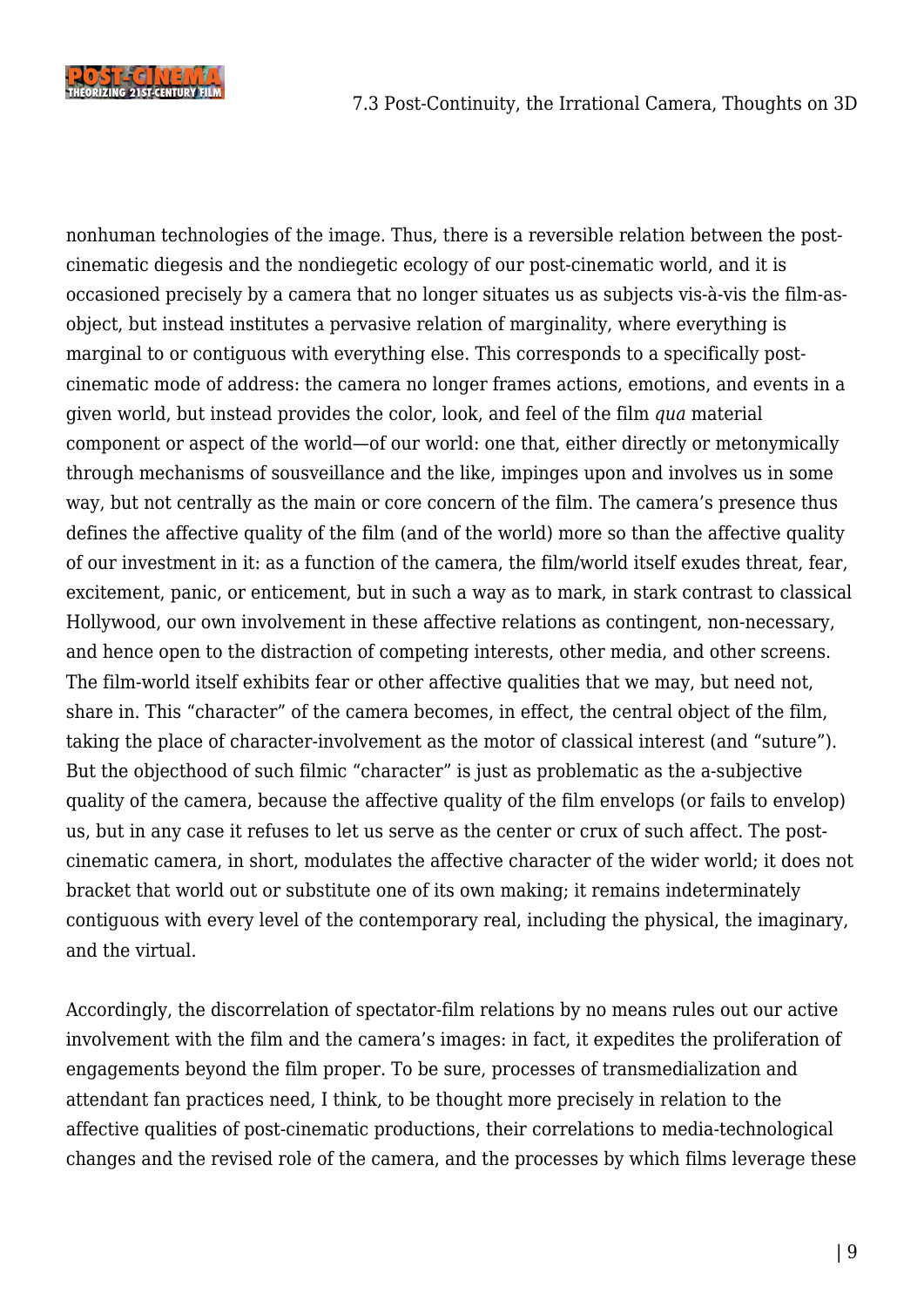

transformations to infect us with their affects, turning us, in effect, into automated propagators of said affect in our engagements with the films online, in wikis, forums, etc. which carry their affects forward, as an act of serialization that is independent of any explicit sequels, and so on.

*D9* embodies these dynamics of the irrational camera and its affective modulation of the contiguous world, rather than the classical encapsulation of a separate filmic world, in precisely those mechanisms singled out by Therese in her question. That news-reportage camera, which reappears at times impossibly and "without any rationale either diegetically or aesthetically," as she quite fittingly puts it, hearkens back to the same dynamics of undecidability which propels the seemingly simple CGI lens flare discussed above. Like the technically gratuitous lens flare, *D9*'s irrational camera creates a feeling of authenticity precisely through impossibility, simulates direct affective involvement through hypermediation. The paradox here does not alienate us from the film but, conversely, works in favor of establishing a closer contiguity between the film and our own confusing and irrational lifeworlds, where news media, surveillance cameras, satellite imagery, GPS, social media, and other (often invisible) channels for the production, processing, and circulation of post-cinematic images, increasingly collude on a daily basis to generate what must seem like impossible views: if not views from nowhere, then at least perspectives that are inexplicable in terms of the phenomenology of human embodiment.

Again, I am not suggesting that the film should be read as an allegory of such processes, but with its tale of the main character's progressive dehumanization, it certainly lends itself more readily to such readings than does *Melancholia,* I think. Another significant difference between the two films can be detected in the fact that *D9*'s irrational camera, and the proximity it establishes with the nondiegetic world of our extra-cinematic experience, works logically toward the preparation of a sequel (even if Blomkamp has no plans to make one), while *Melancholia,* with its unrelenting consummation of the end-of-the-world scenario, would seem categorically to preclude any form of continuation. Nevertheless, the film's "crazy" camera, as Therese puts it, not only fails to correlate neatly with any intra- or extrafilmic POV; it also reveals things to us that demand but adamantly resist explanation—and in this way it acknowledges and provokes extra-filmic continuation, as an aspect of the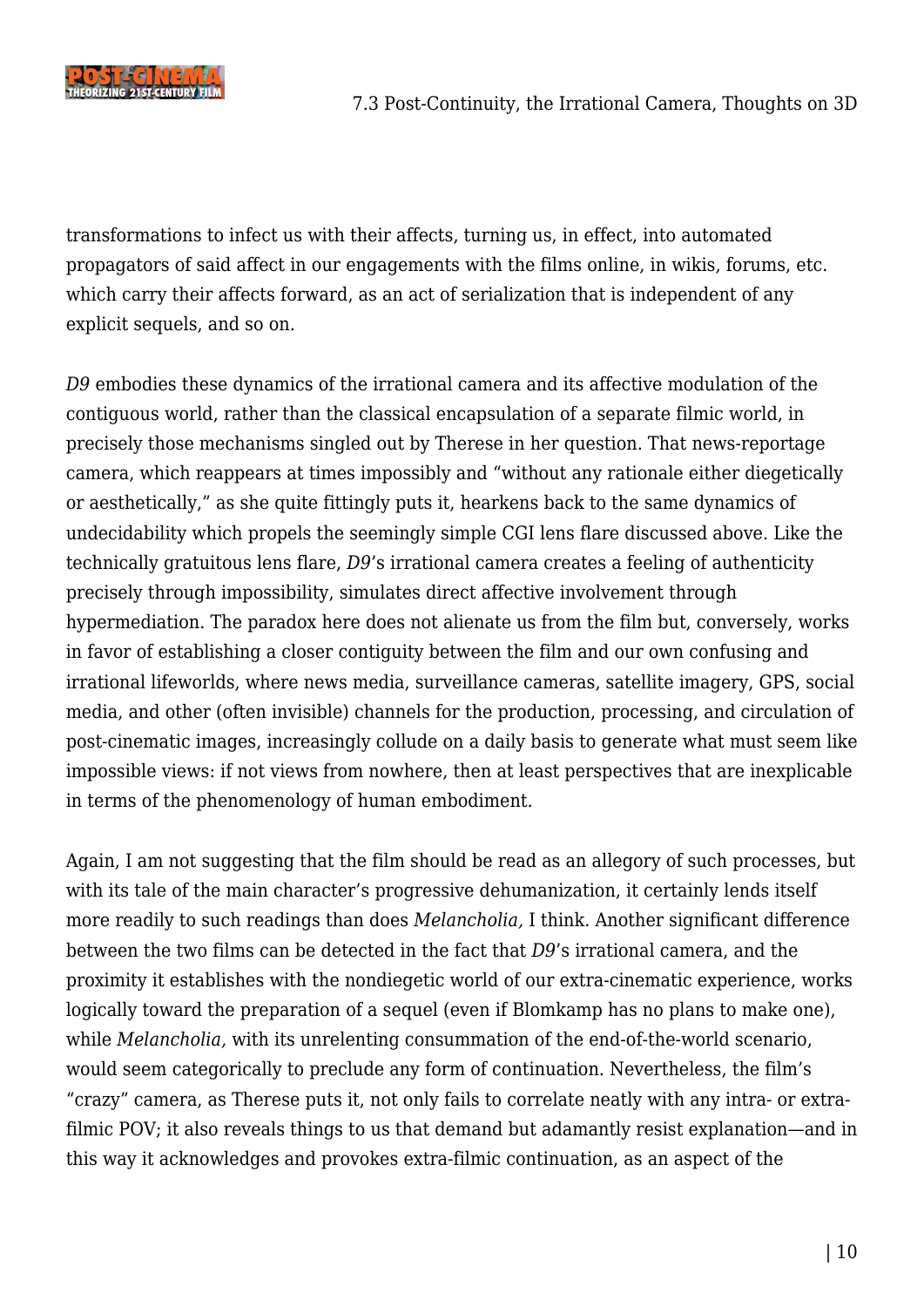

essential contiguity between post-cinematic diegetic and nondiegetic formations, indeed, as a basic fact of life today. The paradox cannot be overemphasized: the world ends; no one wakes from a dream; it's over. And yet it goes on: we are forced—as the film knows we will be—to go online and seek a plausible explanation for the camera's revelation of, for instance, as one random example, a nineteenth hole on a golf course that, as is repeatedly and inexplicably emphasized in the film's dialogues, only has a standard eighteen holes. The film, it would seem, displays an acute awareness of its inevitable afterlife in the databases of imdb, in Wikipedia articles devoted to film-related trivia, in minute analyses of continuity problems and such on Facebook, twitter, and online forums, all of which now constitute a basic fact of contemporary reception, which has long since ceased ending in movie theaters. The film provokes continuation, along with allegorical readings and the like (which will also be traded online), even while signaling its complete and total resistance to narrative continuation and its utter indifference to human significance. Tellingly, the melodrama of the film's first part ends with a recognition of the triviality of its petty human dramas, marking in this way a rejection of classical spectatorial involvement *via* emotion and character-identification, ultimately denying us the comfort of empathy with its characters; instead, it displays a world of optional affect that can, but need not, infect us. The film's narrative leaves us more or less cold, even as the film itself may affect us deeply. People die—and not the people we expect to be the first to kill themselves; but beyond a feeling of mild surprise, there's not much else. Formally—and not simply allegorically—the film modulates depression as a means of mediating the apparent triviality of emotion and sentimentality in the post-cinematic world. The irrational camera corresponds to this basic indifference and discorrelation of human interest. The camera's and viewer's (at least this viewer's) indifference to the characters is in fact the filmic/affective "character" of the film, as a part of the wider world, that the camera helps create. This, I propose, is a characteristically post-cinematic mode of articulating (i.e. parsing and conjoining) affect as alternately attached and free-floating, individuated and impersonal, and as pertaining to any of the contiguous worlds that the irrational camera brings into contact.

Julia Leyda: In the previous roundtable on the *Paranormal Activity* films, we discussed the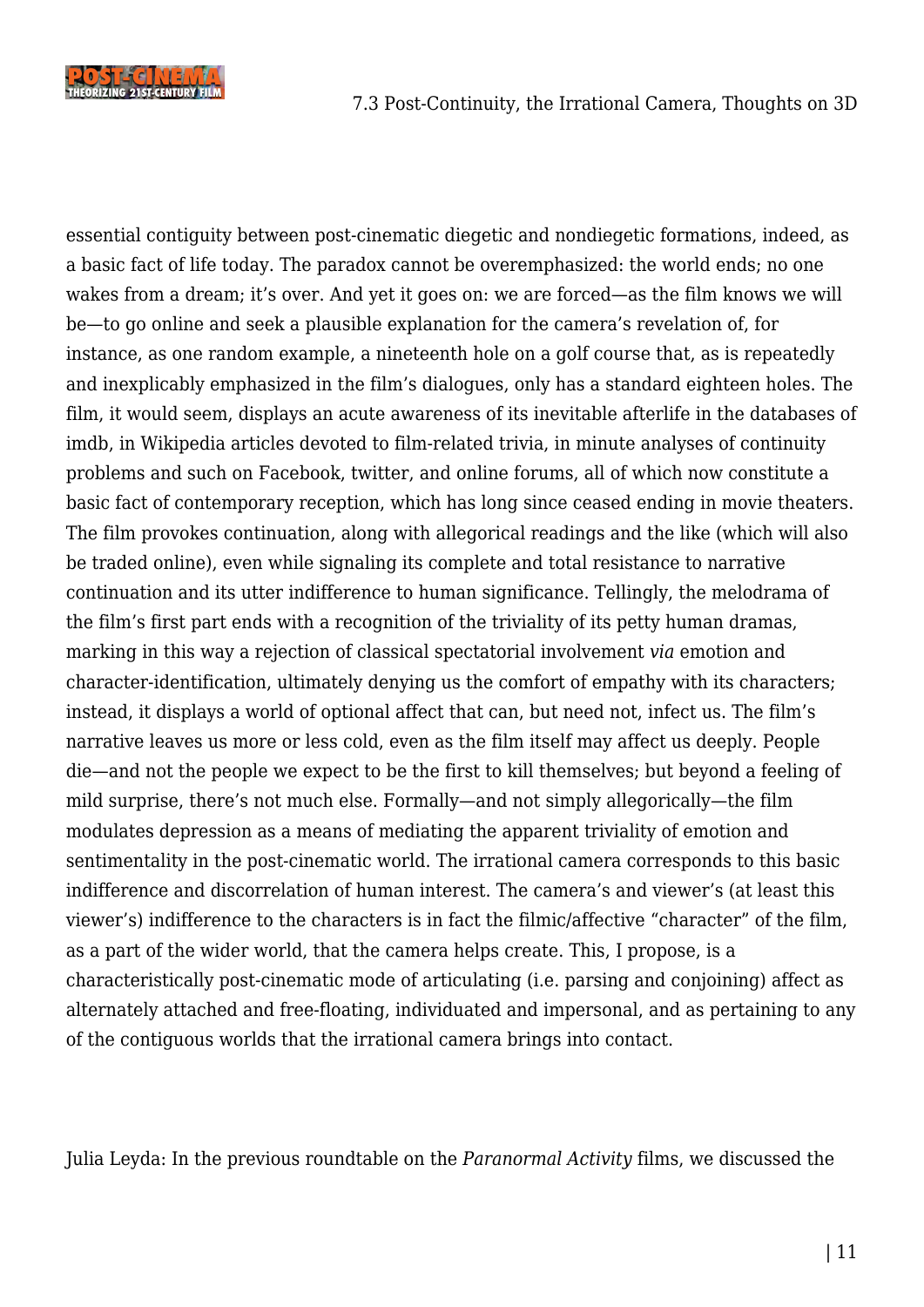

implications of the home video and security surveillance cameras for the films' meanings and their interesting co-location within the popular horror film genre and avant-garde film movements such as Dogme 95. While it was an interesting test case for definitions of the avant-garde, I ended up feeling convinced that the very fact of the formal overlapping between pop horror and avant-garde film was telling, more as evidence of the ubiquity of post-cinematic affect and post-continuity technique than as any kind of mainstreaming of avant-garde aesthetics. To paraphrase Steve's work on post-cinematic affect, the *PA* movies, the indie SF urban fantasy *District 9,* and the work of more artistically-minded auteurs such as Lars von Trier, represent in different ways how it feels to live in the digital age of late neoliberalism. So in a sense I want to stretch that to include how camera work blurs, sometimes literally, how we look at this world and through whose eyes. Movies like *PA 1* and *2*, and the ones now under discussion, *D9* and *Melancholia,* generate affective cognates for 21st-century life, encouraging us to observe, sympathize, and perhaps identify with the characters and situations captured by their cameras. Maybe examining the camera work more closely can be one way to get to a "critical aesthetics of contemporary culture" that Steve calls for in his post-continuity paper.

#### *District 9*, POV, and Politics

*D9* is all about POV. We are positioned as viewers of the story of Wikus, the private contractor working for the Halliburton-like firm MNU. But we are also gradually encouraged to sympathize with Wikus as he develops from a xenophobic corporate tool into a more humane person, sensitive to the predicament of the aliens. Part of that development in his character appears to be the result of his own biological metamorphosis from human to alien-human hybrid—only by literally becoming (part) Other is Wikus able to see things from the alien perspective.

The movie combines faux news footage with more conventional non-diegetic camera work in what appear to be different levels of externalized POVs. Some shots involve characters in direct address to the camera, with a lower third superimposed over the image of news readers or mockumentary interviews with various experts and family members of the involved characters; hand-held, battlefield cinematography, signaling the presence of a camera crew accompanying Wikus and the other MNU contractors as they serve eviction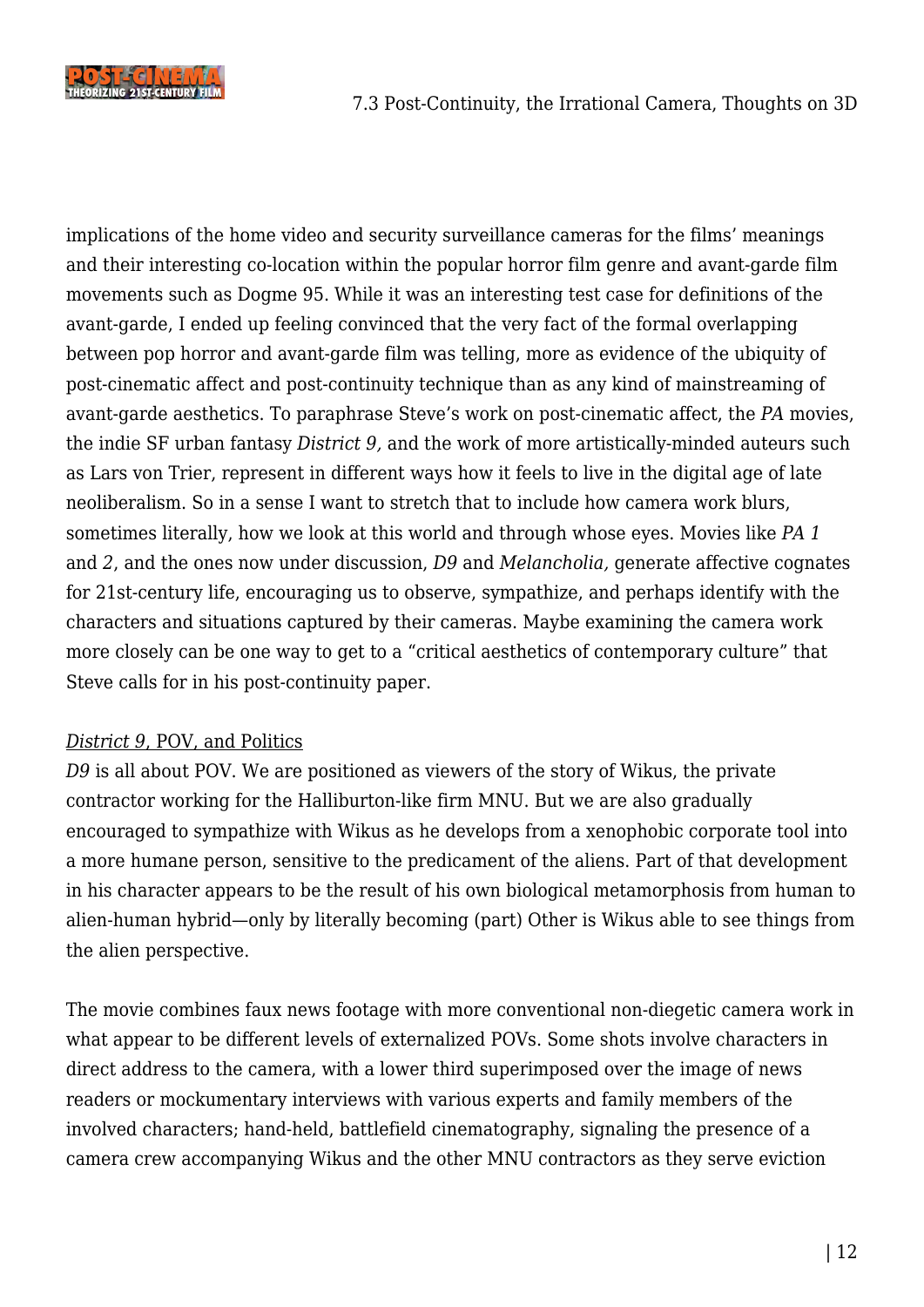

notices to aliens; and footage that appears to be from fixed surveillance cameras. But these scenes of diegetic camera work frequently give way to non- or extra-diegetic camera work that isn't explained, in scenes where we know there is no actual film crew or surveillance camera; in this sense, some of the camera work is in the familiar mainstream film style of the invisible camera revealing events that we otherwise would have no way of seeing.

This constant shifting between diegetic and non-diegetic, as Shane puts it, "modulates the affective character of the wider world" in which we are increasingly integrated into media circuits, social networks, and digital, nonhuman modes of representation and communication. In my latest viewing of *D9,* what must have been my third time, I didn't feel disrupted or confused in any way by the seemingly random interweaving of diegetic and non-diegetic; I'm used to it, just as, while I am having face-to-face or telephone conversations, composing emails, and watching movies or television shows, I can be interrupted (more and more seamlessly) by notifications from apps like Gmail, Twitter, Blogger, Google+, and so forth, on my PC, smart phone, or simultaneously on both.

But the other significant kind of shift in the movie is in the story: Wikus's transition, physically and mentally, from a xenophobic human to a hybrid human-alien forced to recognize his moral responsibility to others. In the movie's overtly political messages the aliens stand in for oppressed racial groups; in his hybridity, Wikus comes to embody the refutation of speciesism as a way to critique the institutionalized oppression of non-white groups under the militarized regime of South African apartheid. Like the camera work, Wikus's point of view shifts back and forth between that of a technocratic contractor supporting the superiority of humans over aliens and that of an empathic person who recognizes the aliens' personhood. He vacillates between altruism and selfishness when he steals the spaceship from the alien Christopher, but in the end he enables Christopher's escape to the mother ship, even though it means he must wait at least three years for his return to Earth (if he returns at all). His shift also encompasses a rejection of his earlier loyalty to his company, MNU, which apparently performs various contracted services for the government, including the militarized security forces, reminiscent of Blackwater or Halliburton in the US war in Iraq, tasked with delivering the eviction notices to thousands of aliens in the tent city of District 9. Is this a secondary albeit utopian gesture to suggest that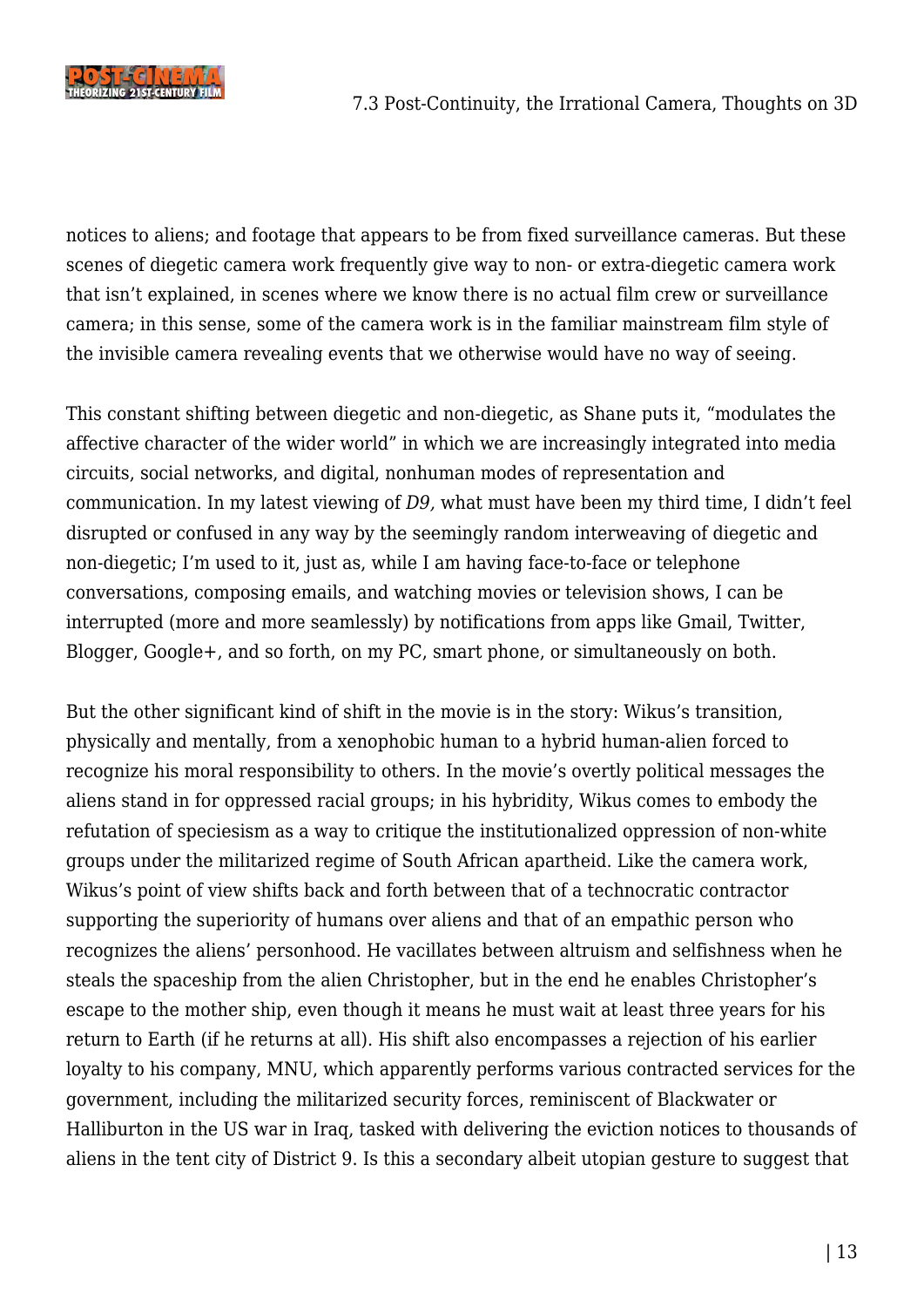

a non-corporate or even anti-corporate world is possible?

### *Melancholia,* Melodrama, and POV

In sorting out my ideas for this discussion, I posted a partial review of *Melancholia* on my blog; later Steve sent me his unpublished essay on it, as well. My comments focus mainly on the film's generic oddities as a woman's film about the end of the world, particularly the shift within the movie from Justine's half, Part 1, to Claire's, Part 2. The two halves are defined by their titles' reference to one sister or the other, and also by their distinctly different color palettes. I find this technical attention to color—through the ostensibly Dogme-approved use of only situational lighting as well as costuming and mise-enscène—provocative and elusive. It reminds me of the way many 1950s melodramas use color, which has been studied by critics over the years (see Haralovich), and which is painstakingly reenacted in Todd Haynes's *Far from Heaven* (see Higgins). Shot mostly in the nighttime incandescent interiors and lamp-lit exteriors without additional lighting, the Justine part of the movie is drenched in golden light, which matches her and her bridegroom's straw-colored hair and the ostentatious luxury of the wedding party. The second part, Claire's, is primarily shot during the day in muted natural light, producing mostly a bluish or pallid color palette, to go with the subdued, darker tones as hope drains away and Claire collapses, realizing that her big fancy life is going to be dashed to ions just like the rest of the planet. In a final reversal of roles, Justine cares for Claire and Leo, inventing the magic cave made of sticks which demonstrates how illusory any sense of safety really is, while at the same time actually comforting them (and us).

The cinematography in both the gold and blue parts of the movie, as well as in the prologue, is often breathtakingly beautiful, a fact only partly countered by the self-consciously wobbly handheld camera work that dominates Justine's part and appears to a lesser extent in Claire's. As Steve points out in his paper on post-continuity, though, what may have had a particular aesthetic resonance when foregrounded in the avant-garde context of Godard or even Dogme 95 films has become relatively normalized within the visual styles of reality television and YouTube videos. For me, the shaky camera, rack focuses, and jump cuts during the party did seem to correlate with Justine's shaky mental state, but after a short time I adjusted to it and no longer noticed it, as may many viewers who are not trying to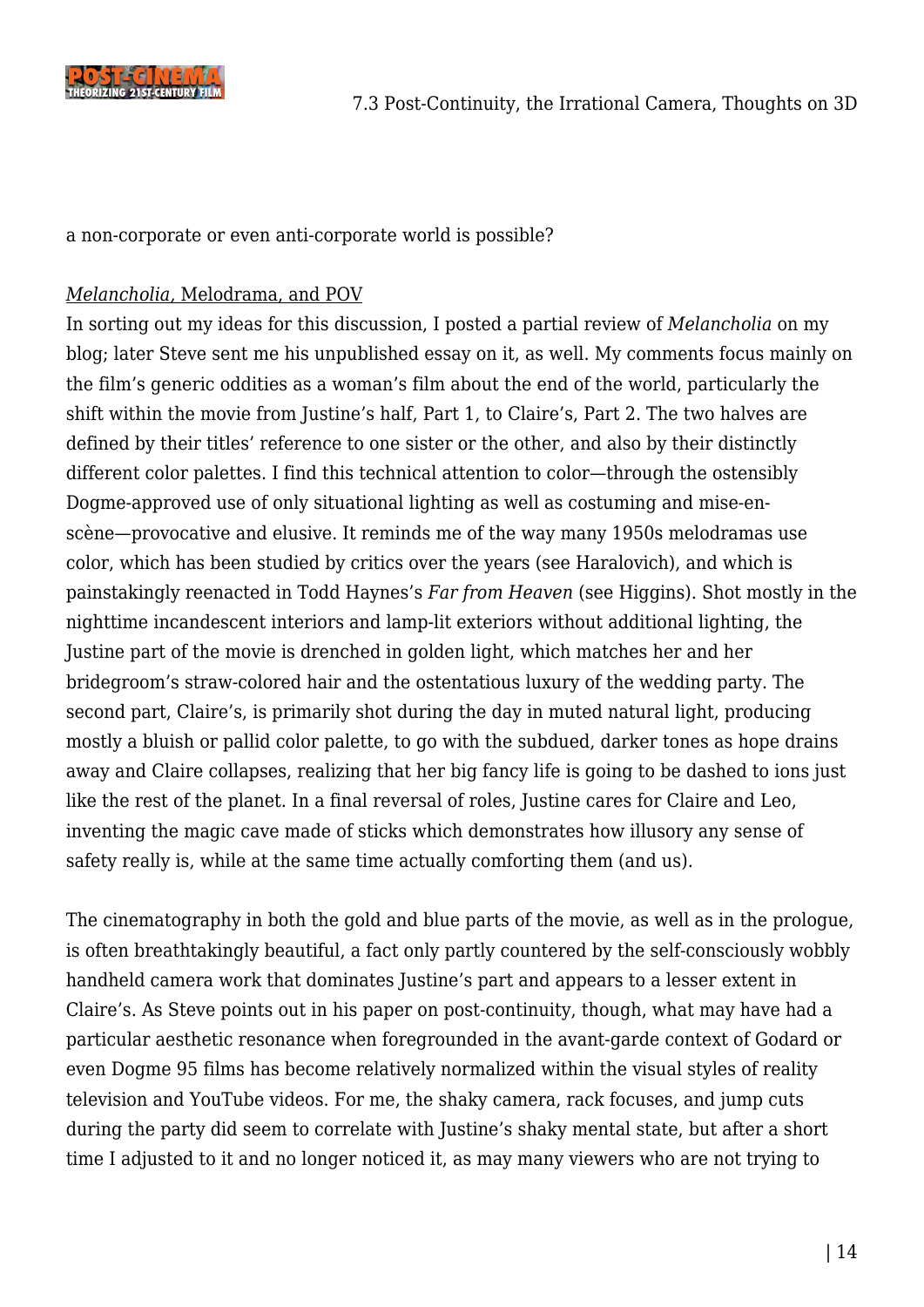

foreground the visual style. The irrational camera (in Shane's definition) here produces what Steve aptly names a relational and unstable space, rather than the clearly delineated and bounded space of classical cinema, which in this movie is appropriate to the sisters' irrational frames of mind and the shaky family relationships, as well as the radically unstable space of Earth itself as it explodes in collision with the planet Melancholia (Shaviro, "*Melancholia*"). The eventual meeting and collision of the two planets, blue and golden in the special effects sequence, echo the often destructive bonds among family members in a melodrama such as those of Claire and Justine; though pulled toward one another, they are ultimately destroyed.

As Steve writes about the two sisters, they are not opposites or types—they are women characters in a family melodrama, complete with the conventional big house, condescending husband, and unresolved problems. Both women recognize the expectations placed on them by family and society, and they deal with those expectations differently—Justine fails to live up to them and refuses to pretend, while Claire clearly wants to fulfill them, but tries and ultimately fails to conform to a châtelaine role as caretaker of husband, parents, sister, and son along with the huge house and servants (see also Shaviro "*Melancholia*"). Melancholia is post-cinematic in its incorporation of 21st-century visual styles and its reek of finance capital's golden one percent, even as it culminates in an evocation of the meaninglessness of love or lucre in the face of the death of humanity and the Earth itself.

But I find it fascinating that 20th-century social issues such as race and gender continue to permeate both these films.

TG: First of all, thanks for your detailed replies, Shane and Julia. What strikes me immediately is the different takes you have on these two films. I would like to add to the discussion by clarifying my own position on the parts of the first question, so you will know why I asked it. It's a very specific question, unlike the broader questions I asked in our first roundtable discussion on the post-cinematic for *LFU.*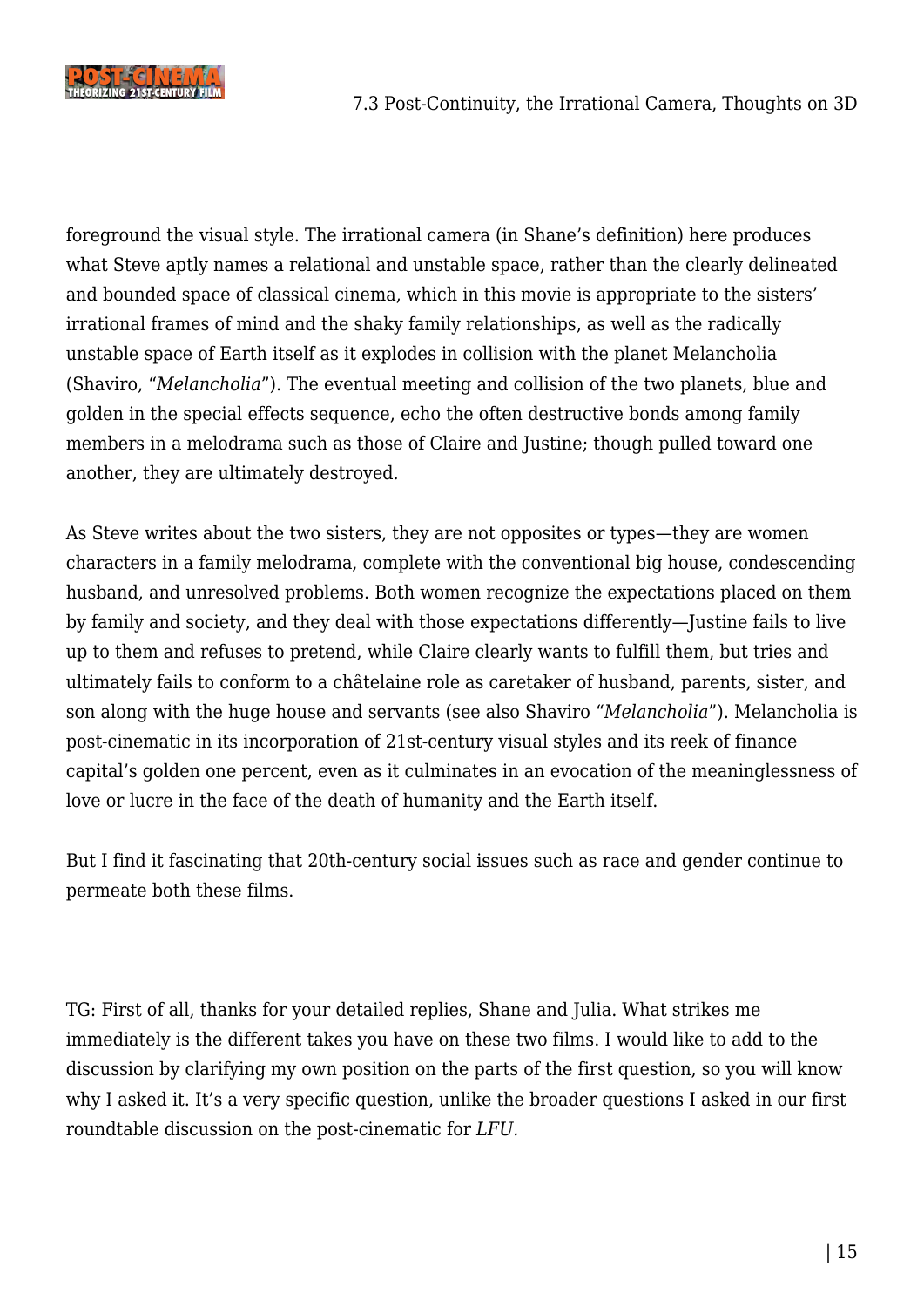

I am excited at the idea of looking at the use of various film techniques in movies that are post-cinematic partly because I teach my students that a technique is a formal device for helping to create meaning in film, but that the meaning of a technique is always tied to its contexts, which are philosophical, social, historical, industrial, institutional, and so on. This is why I don't like to use, without augmentation, Bordwell and Thompson's *Film Art;* its considerations are purely formalist. When we talk about the post-cinematic, even though cinema, television, and older media forms are still with us, of course we are also talking about an epistemic shift. Defining this shift is still an open project, which Steve has begun with his book. Therefore, film techniques will often "mean" something different in the postcinematic than they did in cinema. My idea of "meaning" here is closer to Steve's idea of "affect" than it is to signification or representation; hence, my cheat quotes. To be brief regarding uses of the camera and also the narrative elements in *D9* and *Melancholia* which Julia discusses in her response:

Julia, you say *D9* is "all about POV." My own perspective is that it has a classical narrative structure. In this, it is closer to recent animation films such as *Coraline*, *Ratatouille*, *The Fantastic Mr. Fox*, and so on, than it is to post-cinematic affect. Interestingly, classical narrative structure seems to have landed in fantasy and sci-fi films today. We come to root for Wikus, who starts out as a feeble liberal bureaucrat who embodies the prejudices of apartheid. As he metamorphoses, he becomes a hero. That is a brilliant aspect of the movie: we find him heroic when he is no longer human. He never wholly becomes alien, either, at the end retaining his human memory. We "identify" with him as he is in metamorphosis. When I first saw the movie, I thought of Kafka's *The Metamorphosis,* by contrast. As Gregor becomes not-Gregor, we align ourselves more and more with his family, the locus of reproduction of the forms of life in Kafka's episteme, which of course is Kafka's point. Wikus is a figure in flux, but for us, wholly sympathetic. This is a movie about clear heroes and villains. But the narrative and uses of the camera diverge from each other.

The "hand-held" battle sequence isn't just about the usual fight (or chase) in which the viewer is meant to share in suspense or anxiety. We've already seen a good deal of the film as ON film (better said, digital camera), from the very beginning. We therefore can't help but get the idea that the fight sequence is being filmed. (I'm not referring to our individual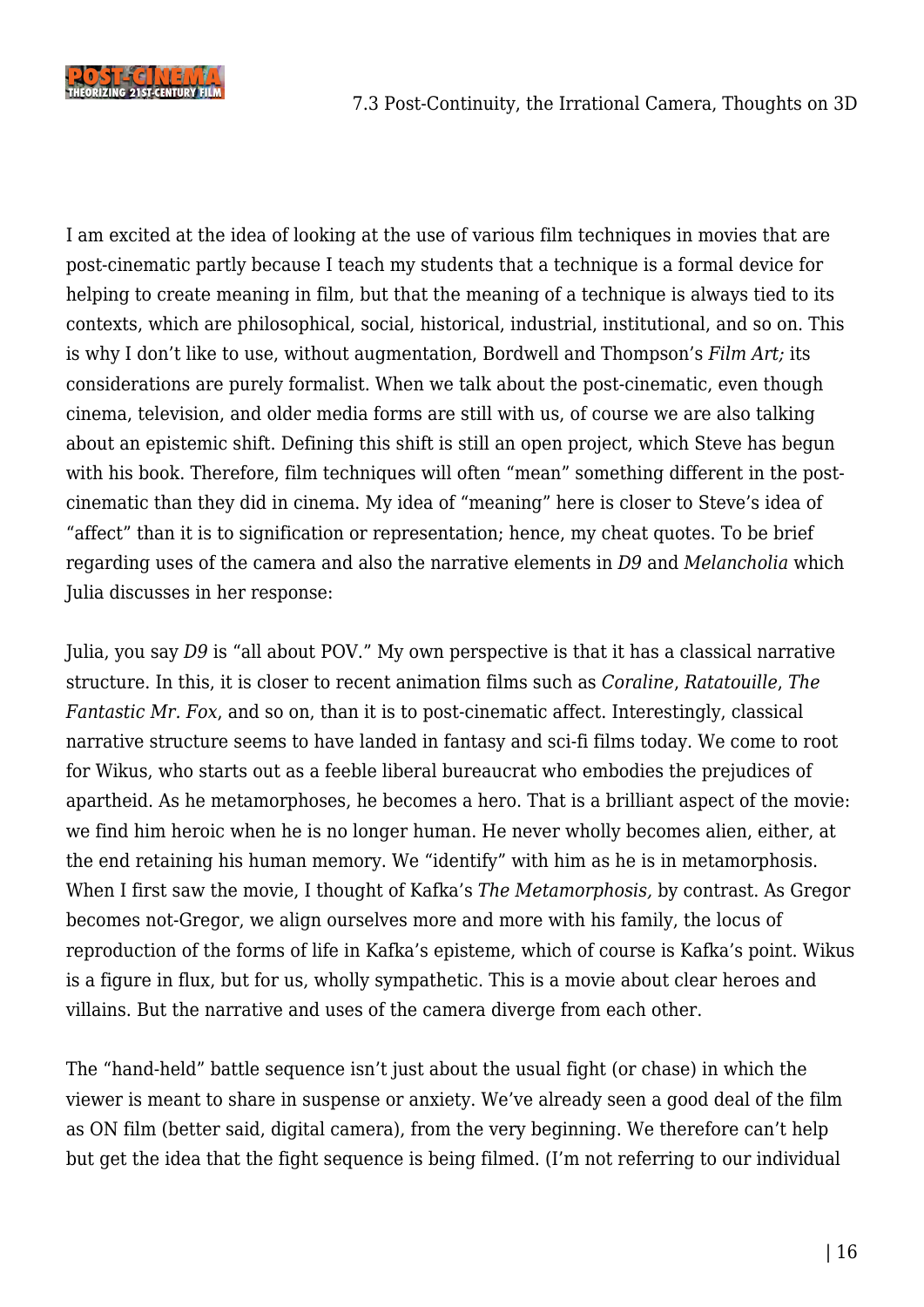

experiences of the movie here, but to its formal logic). But it isn't being filmed diegetically. And if the camera is being used, say, as it is in classical or post-classical films, I don't see it. There, we aren't meant to notice it, just to absorb the tension; or if we do notice, it is to analyze it and classify it as a generic technique. In *D9,* I think we ARE meant to notice, because the change in cameras is abrupt and occurs inside the sequence itself. The idea, to me, is that even those moments which seem impossible to shoot, which cannot be filmed, will be filmed; images *are being collected*, period. Likewise with the sudden blood splatters on a camera that previously was not present. Suddenly, it obtrudes in the shot. My students always say it's clear; it's all being filmed by someone candidly and turned into a documentary, which is *D9.* The illogic of this doesn't bother them at all. But to me, it's as if a camera is there in the diegesis without it being a character's or a film crew's or yet again an objective camera. This is why I called it "a-subjective" in my question. This way of using the camera seems to me to belong distinctively to post-cinematic affect.

Unlike you, Julia, I did not see the camera techniques you mention in *Melancholia* as correlating only with Justine (or Claire), neither her external nor internal views or her shaky mental state. Rather, I see these techniques as a-subjective; the space—unstable and shifting, not really landing anywhere, and continually having to readjust itself—as the condition for possibility. Now, that condition of possibility is something certainly associated with Justine, as you say, but it's more than Justine, and it's not Justine. It's the whole world, if you will, which is coming to an end. Justine is a destructive force, but not a globally destructive one. The condition for possibility, or in other words, potential as a latent force of transformation, then, seemingly can't be actualized in any way before the world ends, but this potential is atemporal. Potential cannot be filmed according to pre-existing film language, or perhaps at all, but it is suggested here by the very instability of the camera in what otherwise we might perceive as a women's melodrama that uses generic camera techniques. Potential remains beyond any narrative rationale, as a-subjective and a-rational, a force that traverses us and our lives in the neoliberal capitalism and ostentation of the rich shown so eloquently in the film. This is something I love about *Melancholia*. It's very hopeful. The uses of the camera contribute to that sense of hope.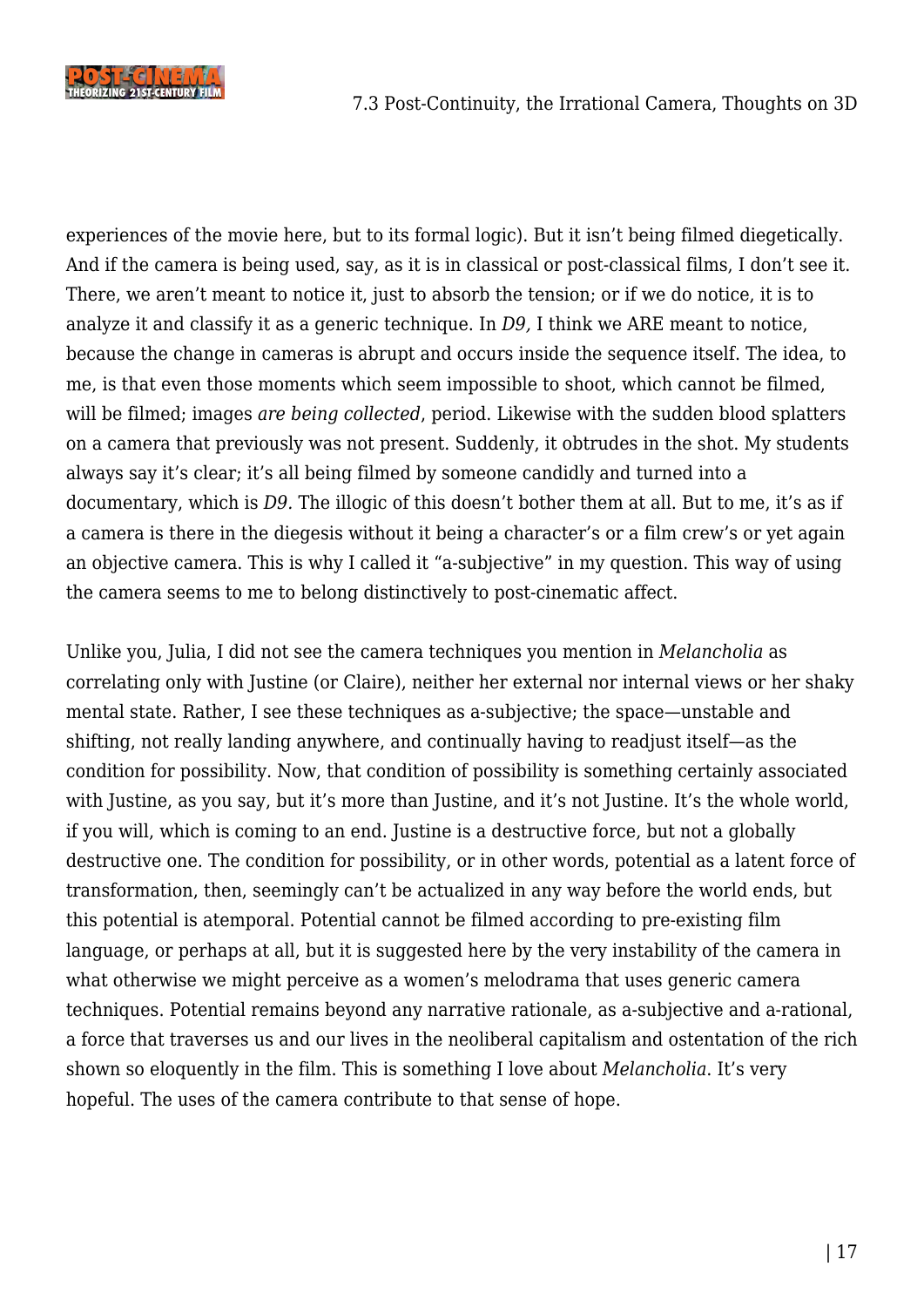

SD: I just want to comment briefly on the foregoing, and especially on the differences of perspective that have been articulated so far. Indeed, and perhaps somewhat oddly in retrospect, these differences did not stand out as starkly to me as to Therese, who wrote: "What strikes me immediately is the different takes you [i.e. Julia and myself] have on these two films." While I certainly recognized some clear differences of emphasis, I was not struck by any irreconcilable differences. Now, this might be chalked up to an overly conciliatory personality, I suppose, but in light of Therese's very lucid contouring of some basic tensions between a perspective that is more or less narrative-focused and one that is less and less so, I think it's worth exploring what kind of communication is possible between these viewpoints.

First of all, I find myself generally in agreement with Therese's argument that, in *D9,* "the narrative and camera diverge from one another"—and that, as she quite nicely puts it, "even those moments which seem impossible to shoot, which cannot be filmed, will be filmed; images are being collected, period." This type of camera—which is more omnivorous than omniscient—corresponds to the nonhuman production, processing, and circulation I pointed to earlier, and I do think its employment in this film renders problematic Julia's statement that "we are positioned as viewers of the story of Wikus." To say that it is problematic, though, is not to say that it is wrong; indeed, the increasingly problematic nature of our "positioning"—rather than the absence of any such positioning—is a central characteristic of the shift to post-cinematic media, I think.

What kind of problem, though? I agree with Julia that the post-cinematic camera is not problematic in the same way as avant-garde cameras have typically been. In particular, the "divergence" between narrative and camera is not (typically or necessarily) announced in a Brechtian sort of "alienation effect" that would make us aware of the fact of narration/mediation. And yet, I think, there is much to be said for Therese's diagnosis: "Potential remains beyond any narrative rationale, as a-subjective and a-rational." So while we do indeed come to sympathize with Wikus, there's something more going on. Julia, quite understandably, points out that what I've termed the irrational camera does not interfere with this sympathy: "I didn't feel disrupted or confused in any way by the seemingly random interweaving of diegetic and non-diegetic; I'm used to it. . . ." So am I, and like Julia, I see a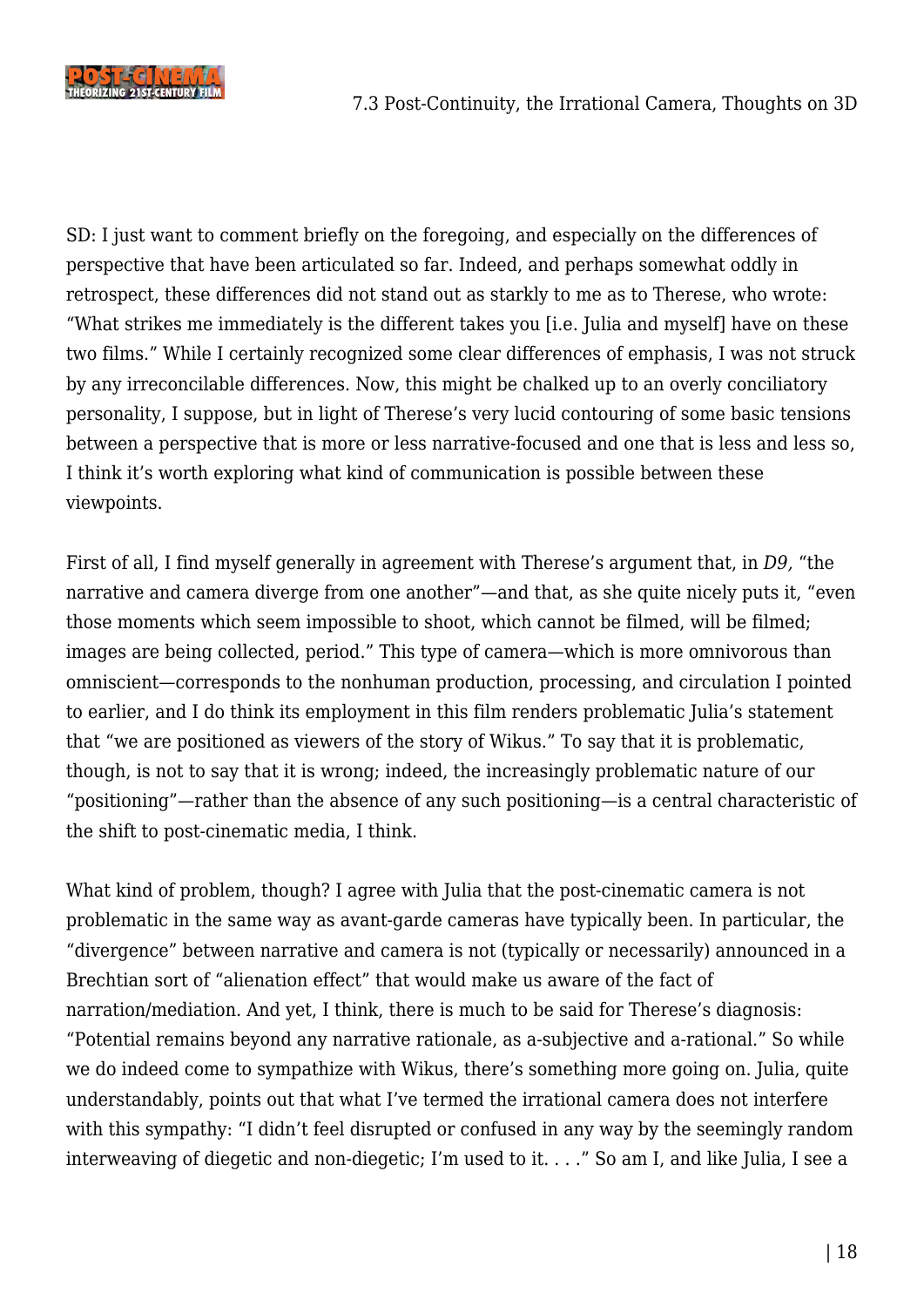

correspondence between this normalization of the irrational camera and the constant interruptions we experience as we juggle multiple devices, applications, and other would-be recipients and channelers of our attentions. For me, though, this correspondence, and its increasing invisibility, complicates our positioning by the camera and our attendant sympathy with a character like Wikus. Therese highlights one of the narrative correlates of this complication—that our sympathy grows as Wikus becomes less human. Indeed, Wikus's transformation, and his transitional, unsettled position between the human(e) and the inhuman(e) corresponds quite neatly to the irrationality of the camera, which is both within and without the diegetic world. The fact that this camera work does not necessarily get foregrounded in our attention is part of what differentiates it from the avant-garde. There is no "alienation" as a cognitive/perceptual operation of shock (or recognition of the camera's mediation); rather, "alienation" (both Wikus's and our own becoming-alien) takes place on a decidedly pre-personal and hence unconscious level: Wikus's changing genotype mirrors the changes in our embodied, sub-perceptual being or habits of comportment that are occasioned by, among other things, the technical infrastructure of the digital lifeworld, which supports the very normal, everyday sort of attention-dispersal described by Julia.

Again, the irrational camera stands "next to" and not "against" the worlds it brings into contact: it precisely establishes contiguity between the quotidian world and the diegetic, making them interchangeable rather than strictly opposable. Because it does not transcend, contradict, oppose, or shock but rather connect, this sort of camera does not preclude an identificatory engagement with the story, its characters, their moral dilemmas and developments. This remains a potential, I think, of post-cinematic film. And yet this potential is no longer, as it was in classical cinema, the core concern around which films revolve, and which they must at all costs actualize in the form of emotional (and quasi-personal) engagement. Even this potential, then, that is, the potential for narrative-oriented identification, would seem to situate itself "beyond any narrative rationale, as a-subjective and a-rational." This is at least in part because the points of contact, the basis for identifications between us as real-world viewers and diegetic characters like Wikus and Justine, are precisely those dispersed, often shaky and unfocused, blurry and brief forms of perspectival engagement shared in common by the irrational, post-cinematic camera and our broader post-cinematic lifeworlds. We don't necessarily foreground the (now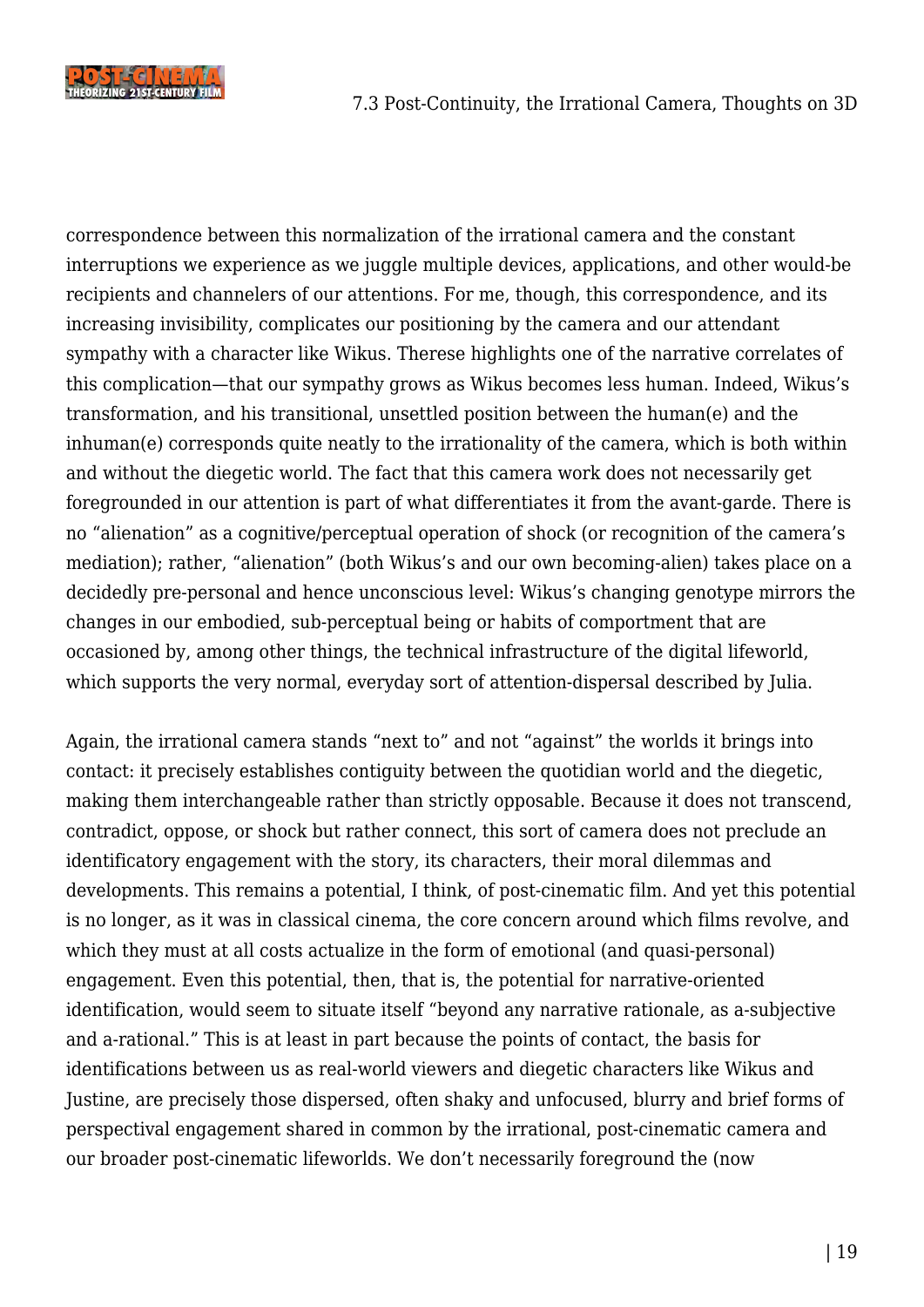

normalized) irrationality of the camera or the bond it establishes for us with the characters and their world, but the resulting invisibility does not produce anything like the classical bond of "suture," because post-cinematic identification and narrative engrossment are predicated materially on this fact of dispersal rather than the classical camera's concentration and bundled captivation of perceptual attention. Rather than alienation and cognitive dissonance, this decidedly non-avant-garde sort of self-reflexivity operates on the basis of a robustly material resonance between the inside and the outside, the diegesis and our everyday reality. The irrational camera's function is to serve precisely as a resonance chamber, and this, I would claim, is the basis for its subtly problematic "positioning" of us vis-à-vis contemporary diegetic and nondiegetic worlds.

TG: We are looking at current movies from the perspective of what distinguishes them from films of the 20th century, so at the irrational camera or at post-continuity. The fact is, as Steve mentions in his talk on post-continuity, his students don't necessarily notice violations of continuity, and as Julia has responded here, viewers don't notice the presence of cameras that don't make sense; they often fill in a logic that isn't there, or the absence of logic doesn't bother them, particularly if they grew up on these types of films. My students, as I mentioned, just assume that an invisible character is diegetically filming what will become *D9.* I recall, too, that my students in a course on film aesthetics a few years ago didn't notice violations of continuity in John Woo's *The Killer* (1989). I had to point out violations of the 180-degree rule. Even though students understood the concept, they didn't think the violations made any difference to their understanding of spatial relations. These ways of seeing have been with us for a lot longer than we have allowed here so far. Is it the widespread or extreme use of them in movies today that is noteworthy?

This is by way of introducing the fact that I find it difficult to talk about "post-millennial" aesthetics, and to attribute them to digital technologies. At the same time, I see that digital technologies have a vast potential that filmmakers could exploit for creating new aesthetic forms. I think, however, that most movies now use digital technologies without exploiting that potential, or use it to simulate older forms. Another way to state this, perhaps, is to say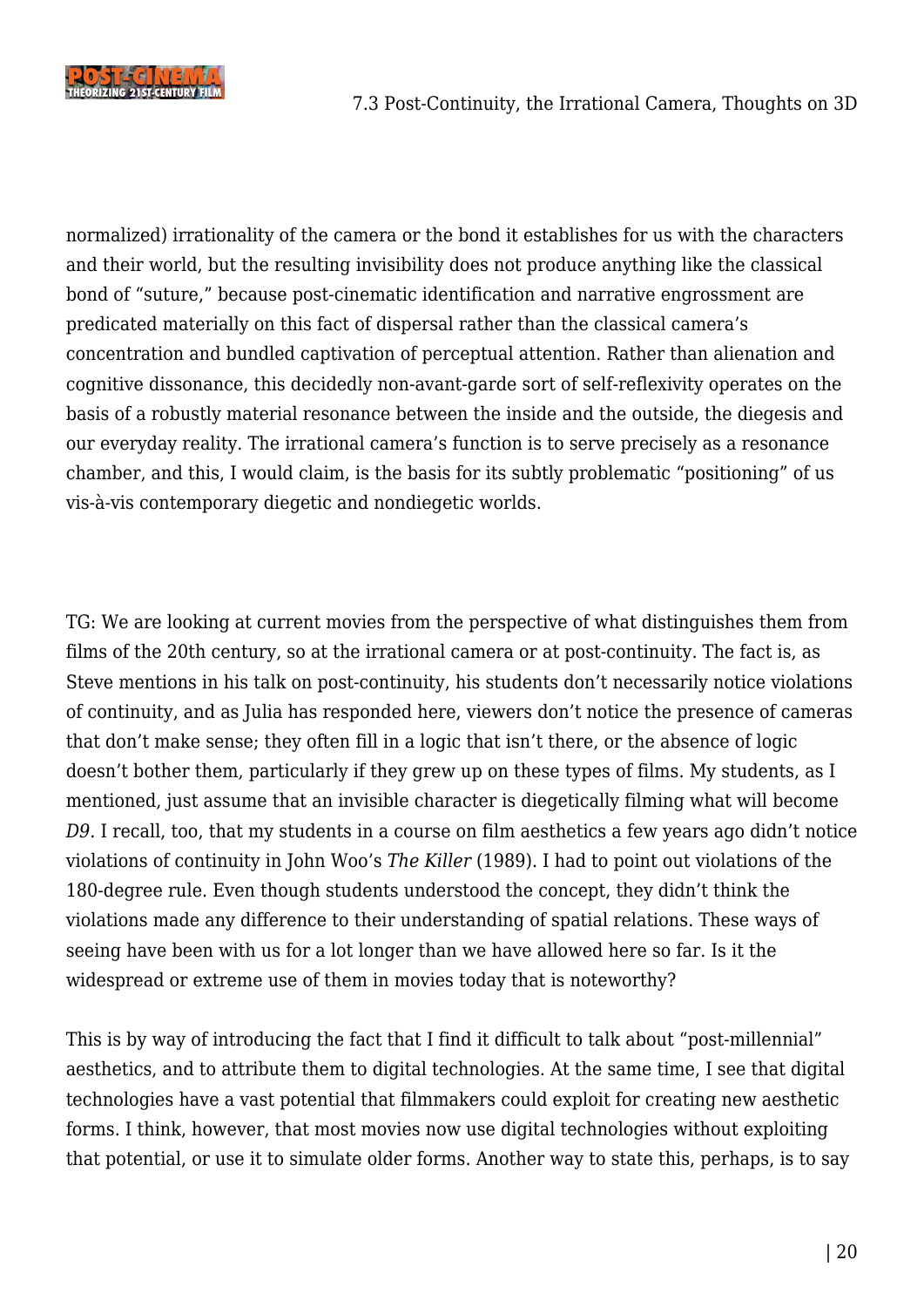

that the function of digital techniques is to allow audiences steeped in watching movies like *Transformers*, *Avatar*, and so on, to "re-experience" cinema, or more accurately, to experience "it" for the first time. This is the most obvious dimension of why Scorsese shot *Hugo* using digital 3D cameras and digitally simulated early Autochrome color found mainly in photography. His project was to bring people face-to-face with the "birth of cinema" (actually, his focus is on the birth of the trick film) in a way that his documentary, *A Personal Journey with Martin Scorsese Through American Movies* (made for television in 1995) does not, simply because the latter makes use of archival footage, the kind of stuff my students in History of Cinema are crushingly bored with. If I were to choose a 1950s educational film to show beginning students how to use the library and its resources, I couldn't be doing any worse. I have no criticism of *Hugo* on this score, and may use it as a teaching tool.

I do have a problem, however, with its "conservatism," not just on the level of its content, which belongs to no film history textbook I would use, because it lacks any awareness (unlike Scorsese's documentary) that there were ever any innovative women directors of early film (for instance, Alice Guy-Blaché as the director to make the first narrative film). *Hugo* has been called Scorsese's most personal film to date. I'm a little sick of "personal films" which use the term "personal" to ignore anything the director finds inconvenient or troublesome to acknowledge. My criticism doesn't dwell on the excruciatingly archaic choice to offer up yet again women characters as help-meets and domestic partners who double as the spectacular image. If this is a "nostalgia film," as Fredric Jameson sees the nostalgia film, then it really does obliterate history, in an important sense, in favor of cultural stereotypes of the past. These criticisms notwithstanding (and I do think gender, class, race, and sexuality in relation to the post-cinematic need to be theorized, don't get me wrong), maybe the thing I notice most about *Hugo* is its huge (ahem) budget—which means it had every conceivable digital technology at its disposal. Yet all Scorsese could think of doing with that technology was to create a Bazinian nightmare of lurid color, exaggerated motion through artificially deep space, in which figures suddenly protrude distortedly at the viewer (a memorable moment is the Doberman Pinscher's nose), and so on. Clearly, the counter-argument is that his subject requires these maneuvers, to go along with the pastiche of historical detail and reference he employs to introduce viewers to his history of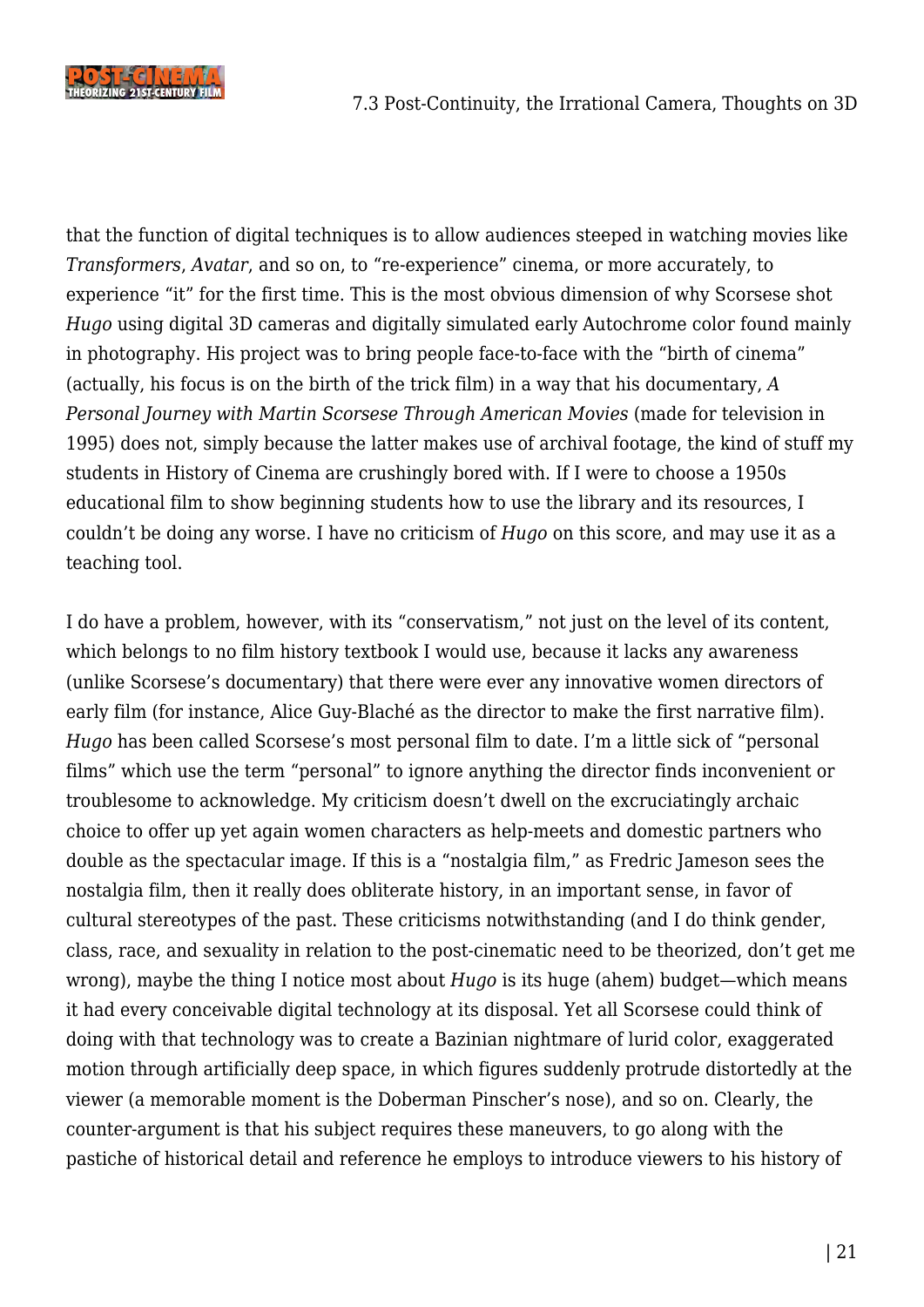

pre-cinematic and cinematic forms. These are combined with a classical narrative separated into vignettes meant to refer to the short films of the early era, in which everything ends happily for everyone and in which the automaton, presaging filmic motion (and being an oracle itself writing of things to come) plays the key role.

But, the digital Autochrome color, calibrated to use with the color ranges of the Alexa 3D cameras (from Paramount's promotional materials: making *Hugo* was the first time Scorsese used 3D, the first time a feature was shot completely using 3D cameras, and the first time these cameras were used to make a feature film altogether) resembles less the autochrome experiments by the Lumière Brothers and less still the hand-colored frames of Méliès's films, making me think simultaneously of the colors we associate with a variety of animated films and an amped-up Technicolor of the 1950s. As with every American nostalgia film discussed in the literature, *Hugo'*s most privileged moment, I contend, is not pre-cinema or early cinema, but the 1950s and the myth of American innocence, which films from the fifties themselves give the lie to, and some contemporary films such as Haynes' *Far From Heaven* problematize irremediably. (In the case of *FFH,* the fifties are also used to show us how, unfortunately, we seem to be stuck filmically and socio-politically in a very similar time.) As for Scorsese's relationship to this time period: he required everyone working behind and in front of the cameras to watch the first 3D movie he watched as a child: this was André de Toth's *House of Wax* (1953). But it wasn't enough. The cast and crew also had to watch Hitchcock's *Dial 'M' for Murder* (1954), *Kiss Me, Kate* (1953), and *Creature from the Black Lagoon* (1954). What goes together better than a desire for the "lost object" of the 1950s in American nostalgia films and the "lost innocence" of childhood, with which it is often coupled?

This is my starting-point for thinking through the aesthetic project of *Hugo.* To go further, my first question is, what is 3D good at and for? Scorsese says, "What I discovered working in 3D is that it enhances the actor, like watching a sculpture that moves. It's no longer flat. With the right performances and the right moves, it becomes a mixture of theater and film, but different from both. That is something that has always been exciting to me. I've always dreamed about doing a film in 3D" (from *Cinema Review,* "*Hugo*"). His reference to a much older art form, sculpture, has made me think about how 3D film is not like sculpture at all.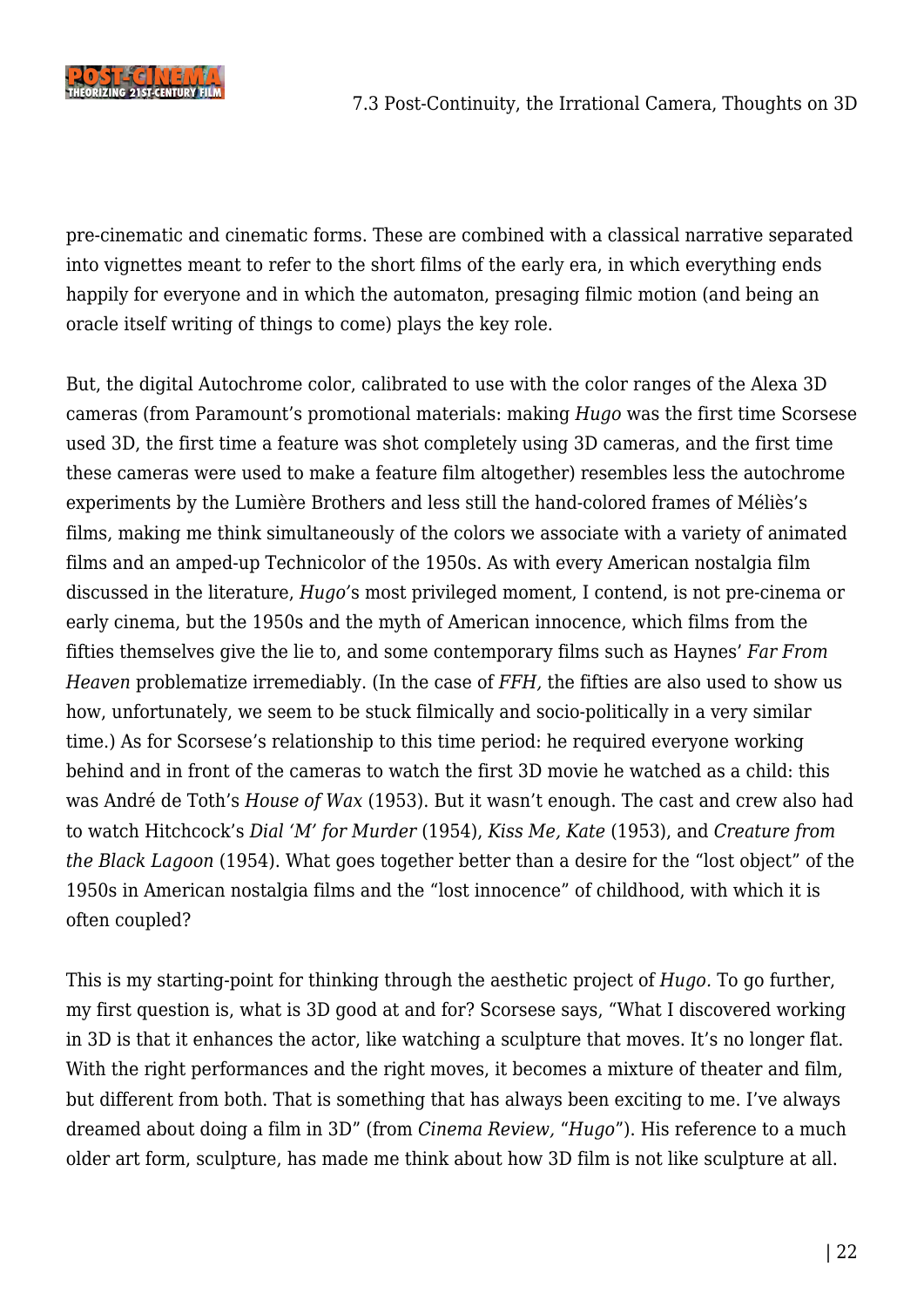

Forget movement for a moment. The difference is of course inherent: sculpture is threedimensional; film gives the illusion, here enhanced and exaggerated, of threedimensionality. In the absence of a critical vocabulary to articulate Scorsese's visual style, I have deliberately resorted to art-historical vocabulary, that of painting. The most striking analogue I find is in hyperrealism. The aesthetic of hyperrealism, briefly stated, goes beyond that of photo-realism since it does not simply reproduce, in high-resolution, photographic realities, but focuses on both subjects and details, veering into the fantastic by imbuing details with the subjective, emotive, or impossible. This seems to me to be a perfect rationale for the employment of 3D in *Hugo,* which focuses on every "real" or "imagined" detail of the train station as Hugo Cabret moves through it (much, if not most, of the film is from his POV), and is interested in the subjective and emotive detail of moving through space, ultimately landing on the close-up.

American film quite often contains an element of nostalgia. But in 2011, a whole slew of American movies was released whose aesthetic structures exhibit a yearning for earlier, cinematic forms, using digital technologies to "make them new" for contemporary audiences. *Rango* longs for the western; *The Adventures of Tintin* for film noir; *Puss in Boots* for the swashbuckler. *Hugo* and *The Artist* (the latter not American, but made in Hollywood and abundantly referring to the history of Hollywood films) re-create founding moments of cinema itself. This fact alone underlines our definitive entry into the episteme of the postcinematic.

I have just begun to think all of this through, but for now, I will say that *Hugo*'s digital techniques of production and post-production are at odds with its formal properties: the film combines innovations in digital 3D technologies with a classical narrative, a love of paraphernalia presaging cinematic motion, and a hyperrealistic aesthetics of movement, space, color, and pattern. Scorsese ultimately suggests that he is the "father" of the digital trick film, a contemporary Méliès, and that *Hugo* is his most elaborate example so far. *Hugo* is offered to us as a founding moment in the history of film; nevertheless, its aesthetics, despite their technical innovations, hearken back to a world in which older technologies—and older forms of social authority—persist.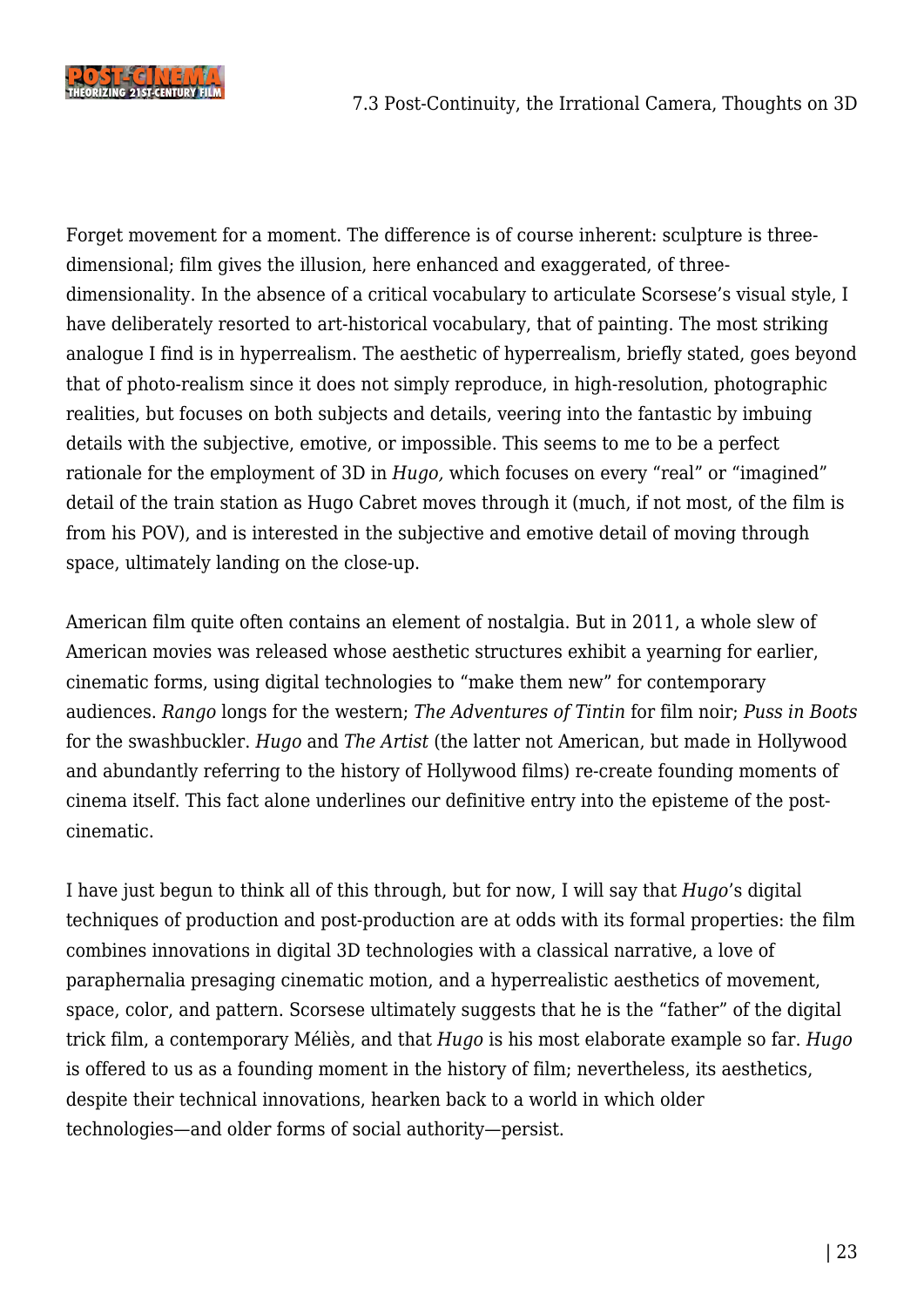JL: I agree with Therese on the way that *Hugo*'s conservatism hits all the bases of the nostalgia film without any of the potentially disruptive reframings of pastiche, as Richard Dyer has elaborated it. For me as well, the 3D and the oversaturated colors were incongruous, their apparently "new" technologies clashing somehow with the antiquated feel of the movie produced by its historical setting, its traditional story formula, and its neartotal erasure of femaleness.

The old-time feeling comes from the quasi-Dickensian tale of the orphan boy living secretly in the hidden passageways of the train station, narrowly escaping from the vicious station inspector and various other (male) antagonists, pining for his lost benevolent father (he never knew his mysterious mother), and uncovering hidden secrets of the earliest beginnings of cinema. The mise-en-scène underscores the solitude and precariousness of Hugo's existence, contrasted with the warm, fuzzy flashbacks to his loving father (the very huggable Jude Law) practicing his awe-inspiring craft of watchmaking and other fine mechanical work. Hugo eventually locates the paternal figure of Méliès who in the end embraces the boy, the automaton, and the legacy of his early film work.

The orphan child recurs in so many works of children's literature and cinema as a safe way to allow child viewers to imagine independence without having to choose to abandon their parents. This formula allows the child character to live on his own (it is usually a boy) while still honoring the sainted memory of the deceased parent(s), enjoying the adventures and excitements of the adult world without the restrictions and protections of a mother or father. The children in the audience can thus vicariously experience this independence without the actual dangers and sorrow of losing their own parents. *Hugo*'s plot doesn't depart one jot from that rote path, and it seems to inspire sympathy as well as envy, so that child viewers might not entirely want to live Hugo's lonely life, however exciting.

But the absence of the mother, a hallmark of this kind of boy's adventure story, here also resonates with what Therese points out in the movie's elision of the women of early cinema as well. The girl Isabelle is also an orphan but is sheltered and kept ignorant of some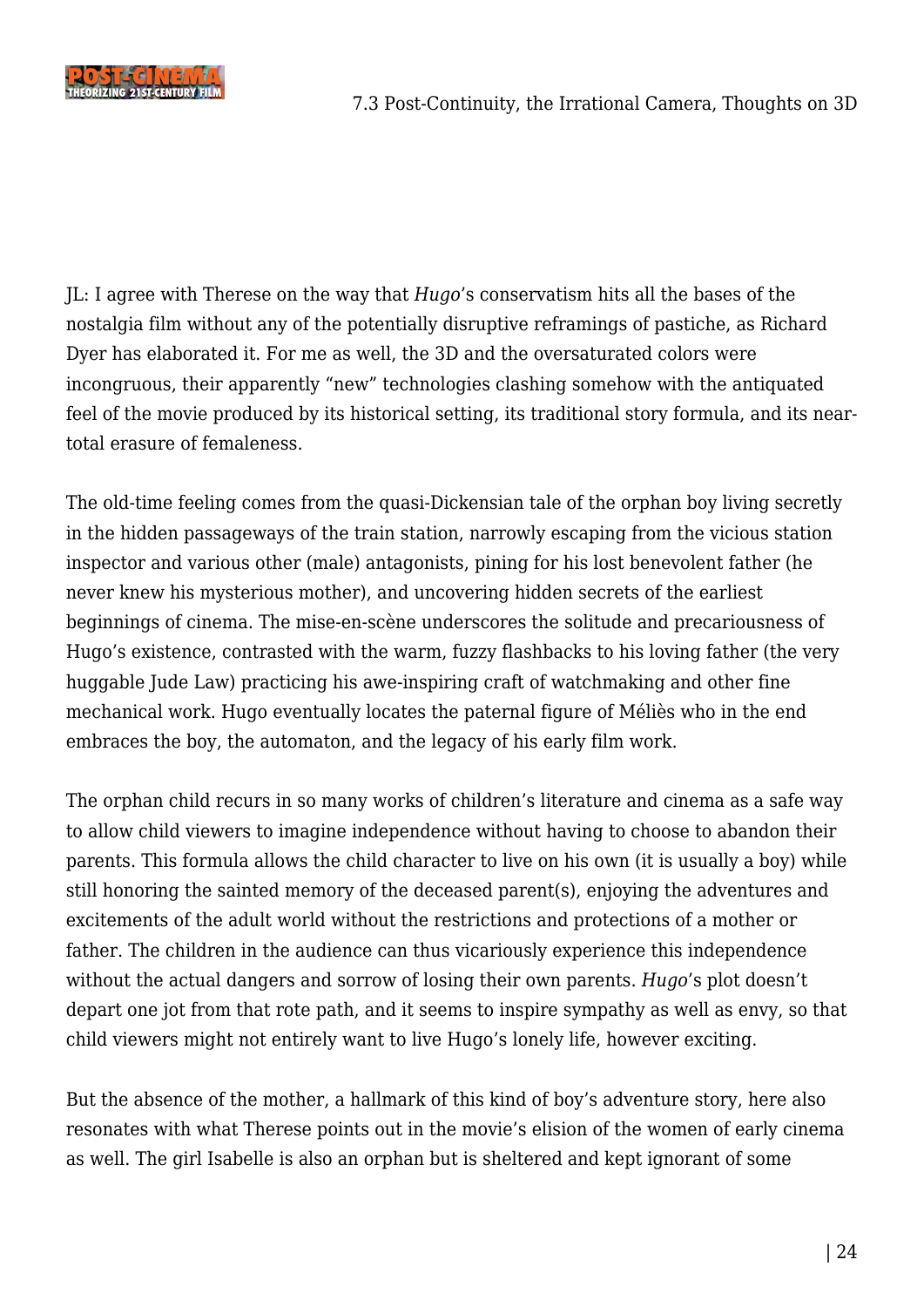

important things in the world (movies mainly, and the identity of her guardian). Méliès's wife is portrayed as passive in her acquiescence to her husband's bitterness, keeping his secrets and trying to protect him from discovery. That the ending of the film shows Isabelle as the author of the book that will become *Hugo* implies a curious combination of female creativity and submission: we have seen her as a voracious reader with an active imagination and intelligence, yet the book she writes is Hugo's story, not one of her own invention. Scorsese's patriarchal story of cinema has almost no place for women, except as assistants, comforters, and muses to the male geniuses. That female actors have spoken out against protesters at the last Cannes festival, demonstrating to call attention to the miniscule number of women filmmakers and thus their relative invisibility in awards competitions, only shows how deeply internalized the patriarchy of the film industry remains in so many of its professionals, male or female, in the 21st century. Perhaps needless to say, *Hugo* doesn't pass the Bechdel test (yes, there are two named female characters, but they rarely speak to each other, and never about anything other than men).

The other film Therese mentions in connection with this reawakening of nostalgia for early cinema is *The Artist,* which operates, as she says, in some quite similar ways to *Hugo.* It also encourages us to sympathize with a once-successful film artist now in decline, it mobilizes familiar story formulas to generate pathos and sympathy, and it also expresses ambivalence about female power (in the world? in the industry? in the home?). A few of my ideas here draw on my brief blog post about *The Artist* from 22 Dec. 2011 ("*The Artist*").

Rather than a child's adventure novel, the story can best be summed up in my own filmhistorical context as *Sunset Boulevard* meets *Singin' in the Rain* meets *A Star is Born.* The washed-up old silent star and the "peppy" young New Woman, or flapper, star are perfect fodder for a pastiche of those old storylines and mises-en-scène. Yet the techniques of the film, at least as I recall it, don't seem particularly post-cinematic: it was made on film, shot in 4:3 and slightly speeded up to mimic old silents. Yet I agree with Therese that it is postcinematic in affect—as Steve's conceptualization holds that post-cinema is also characterized by its affect, the ways in which it produces and portrays the feelings of living in the 21st century. As Shane mentioned earlier and as Charlie Bertsch points out in *Souciant*, we can easily read *The Artist* as a film about today's movie industry as much as a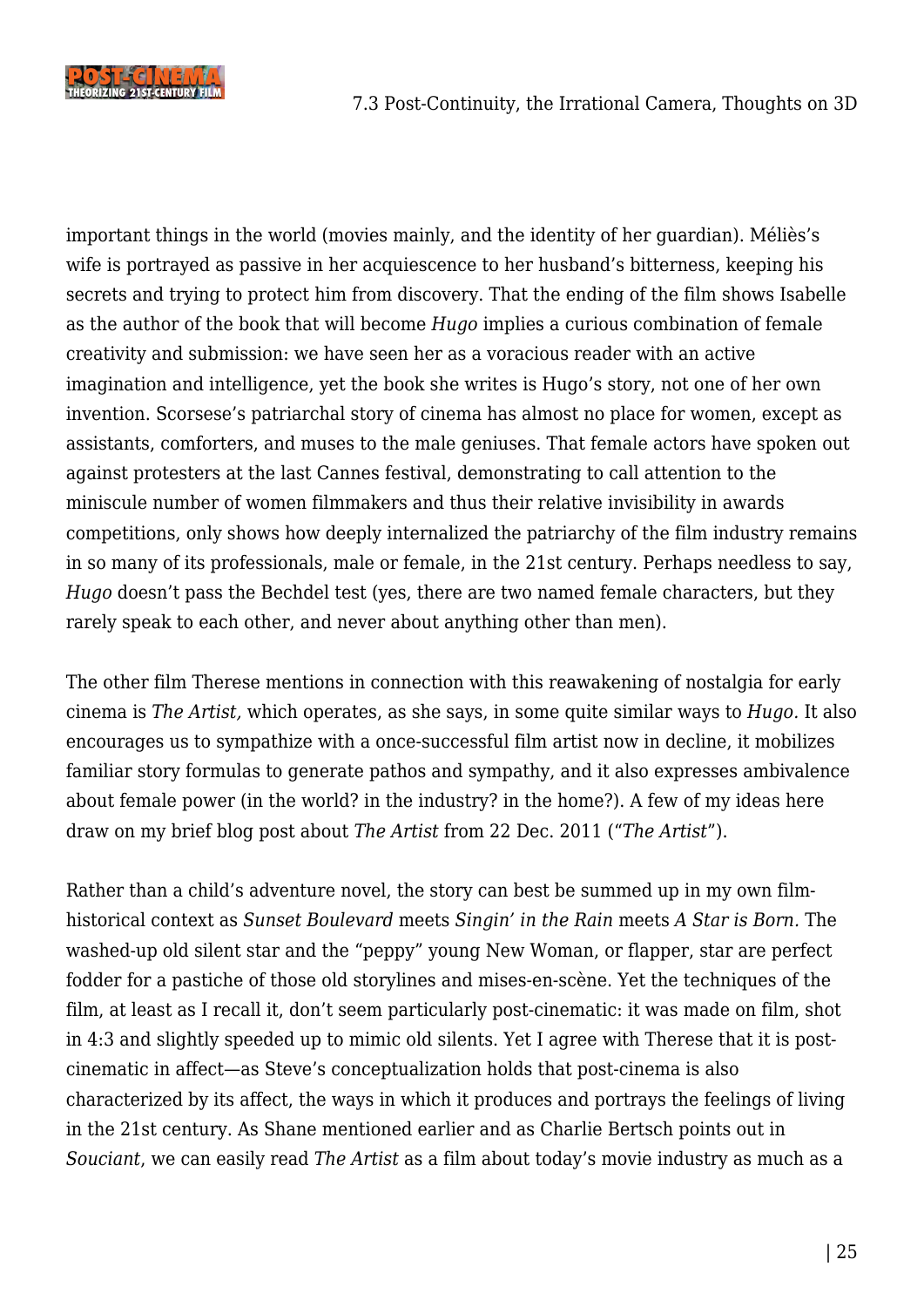

nostalgia film about early Hollywood. It's rooted in the structures of feeling that characterize our moment in film history: increasing digitization in production, postproduction, and distribution; anxieties about where the industry and the art of cinema are headed, and a perhaps understandable tendency to look back fondly on a Golden Age of movies when (we might assume) things were better and simpler and clearer.

Yet as Raymond Williams argues in *The Country and the City,* the ideological implications of a backward-looking nostalgia for a past golden age has always existed: every generation of Western civilization has lamented the loss of a previous era, going back all the way to ancient Rome, when Romans too looked back to ancient Greece. Williams's point is also that such golden age thinking has always been conservative, yearning for a golden age that actually wasn't nearly as perfect as those who invoke it in the context of critiquing new developments would have it. I actually think that the recent Woody Allen film *Midnight in Paris* provides a great illustration of this: the young writer of today is delighted to timetravel to the roaring 20s of Gertrude Stein and Scott Fitzgerald, yet, while there, he meets another time-traveler who longs for the earlier golden age of the 1890s, and when he visits that era he meets others who long for a still earlier bygone golden age. Whatever its flaws, this film shows the dangers of idealizing the past as a way to escape or disengage from the present (see also my blog post "*Midnight in Paris*"). *The Artist,* on the other hand, completely buys into this golden-age way of thinking, and encourages us to do so, showing as it does the human costs of the technological changes in the film industry, such as the introduction of sound.

Interestingly, though, the female protagonist, Peppy, is not a passive sidekick but an aggressive, ambitious professional who quickly achieves stardom and reaches out to Valentin out of affection for him and, perhaps, also a bit of nostalgia for the fading silent era itself. The flapper, or Modern Girl/Woman, constituted a threat to Western society in the 20s and 30s, as she represented women's sexual and social assertiveness that flew in the face of patriarchy and the previously complicit roles women played in their own oppression. Yet, *The Artist* encourages us to see Peppy from Valentin's eyes, as she (and her generation) displaces him (and his generation). Their age difference is emphasized repeatedly, and he eventually resigns himself to a kindly uncle role and accepts her superior position in the star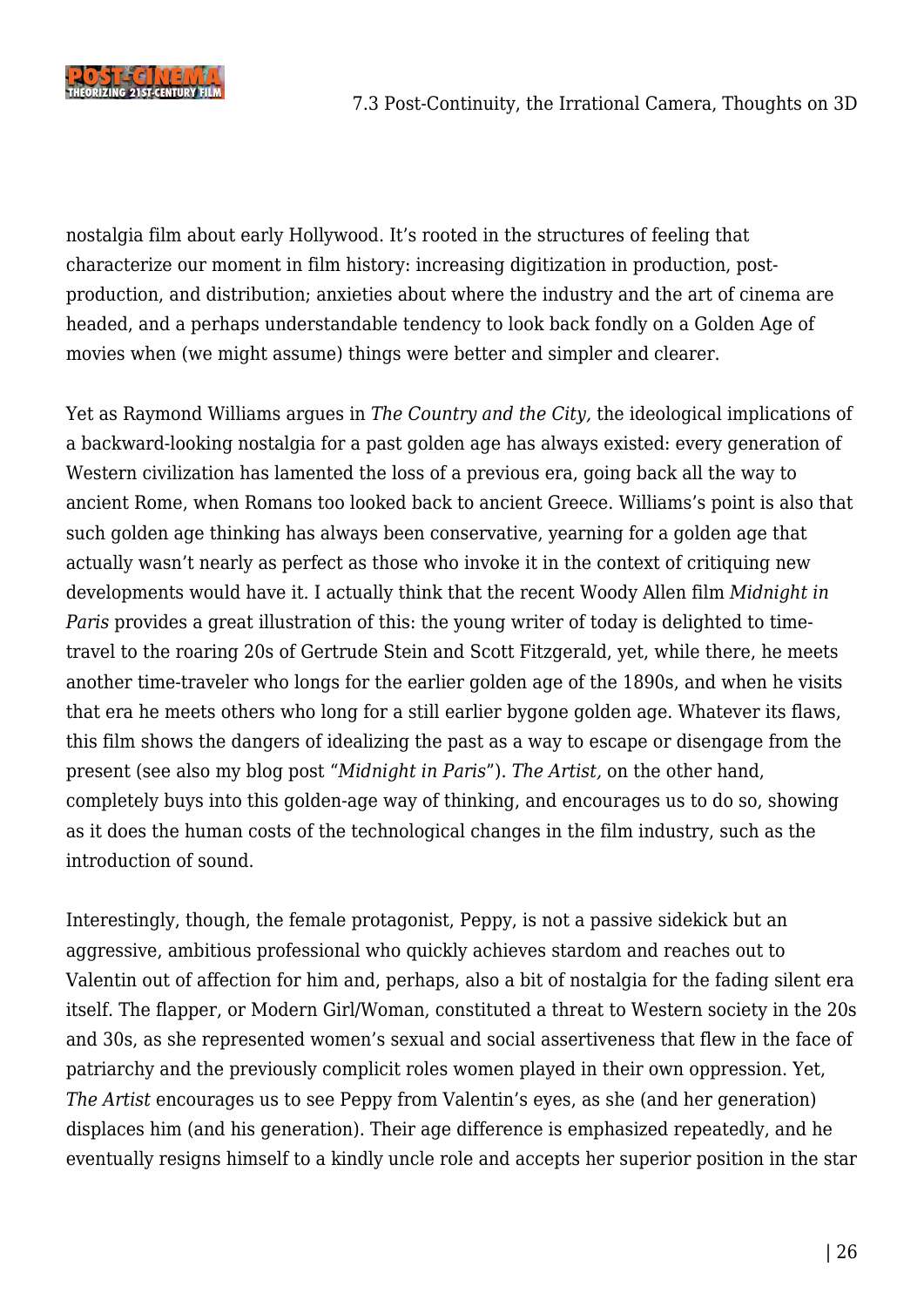

hierarchy. The film reproduces this dynamic for the audiences, as we are meant to feel affection for the Hollywood of Peppy's generation, the early talkies, as well as Valentin's silents; both are ancient history, bygone golden ages from our contemporary perspective.

In terms of gender, I also notice that when the "left-behind" near-obsolete character is male, we are meant to sympathize, but when she is female, we don't. In *Singin in the Rain,* the female star Lena is ridiculed and left behind as the male star Don successfully adapts to the talkies and reinvigorates his career along with his protégée and sweetheart, Cathy. Yet we are not meant to feel any sympathy for Lena—she is the butt of the movie's jokes; Valentin, on the other hand, is a tragic figure, more like the James Mason character in *A Star is Born.* In *Sunset Blvd.,* too, Norma Desmond is only slightly sympathetic, constructed as pitiable and vain.

SD: I want to pick up on a few things in Therese's remarks on *Hugo* and the current wave of nostalgia films and relate them—as a way of framing a response and continuing our discussion—to some thoughts I have about the connections between seriality (a major focus in my current work) and the post-cinematic. I'll start with Therese's statement that she "find[s] it difficult to talk about 'post-millennial' aesthetics, and to attribute them to digital technologies." Though my earlier comments might perhaps give a different impression, I do think that Therese is right to say this:

1) First, if we can talk about a post-cinematic aesthetics, this is neither decisively limited to productions from the 21st century (Therese mentions John Woo's *The Killer* from 1989), nor is this aesthetics itself particularly "post-millennial" in its formal or thematic predilections (digital technologies are often used to present very classical narratives, as was already the case with *Toy Story,* and contemporary films often do so in an outright nostalgic manner and with a revisionistic eye towards the 20th century and its properly cinematic forms of mediation, as Therese argues with regard to *Hugo).*

2) As to the second part of Therese's statement, moreover, I agree that it would be wrong to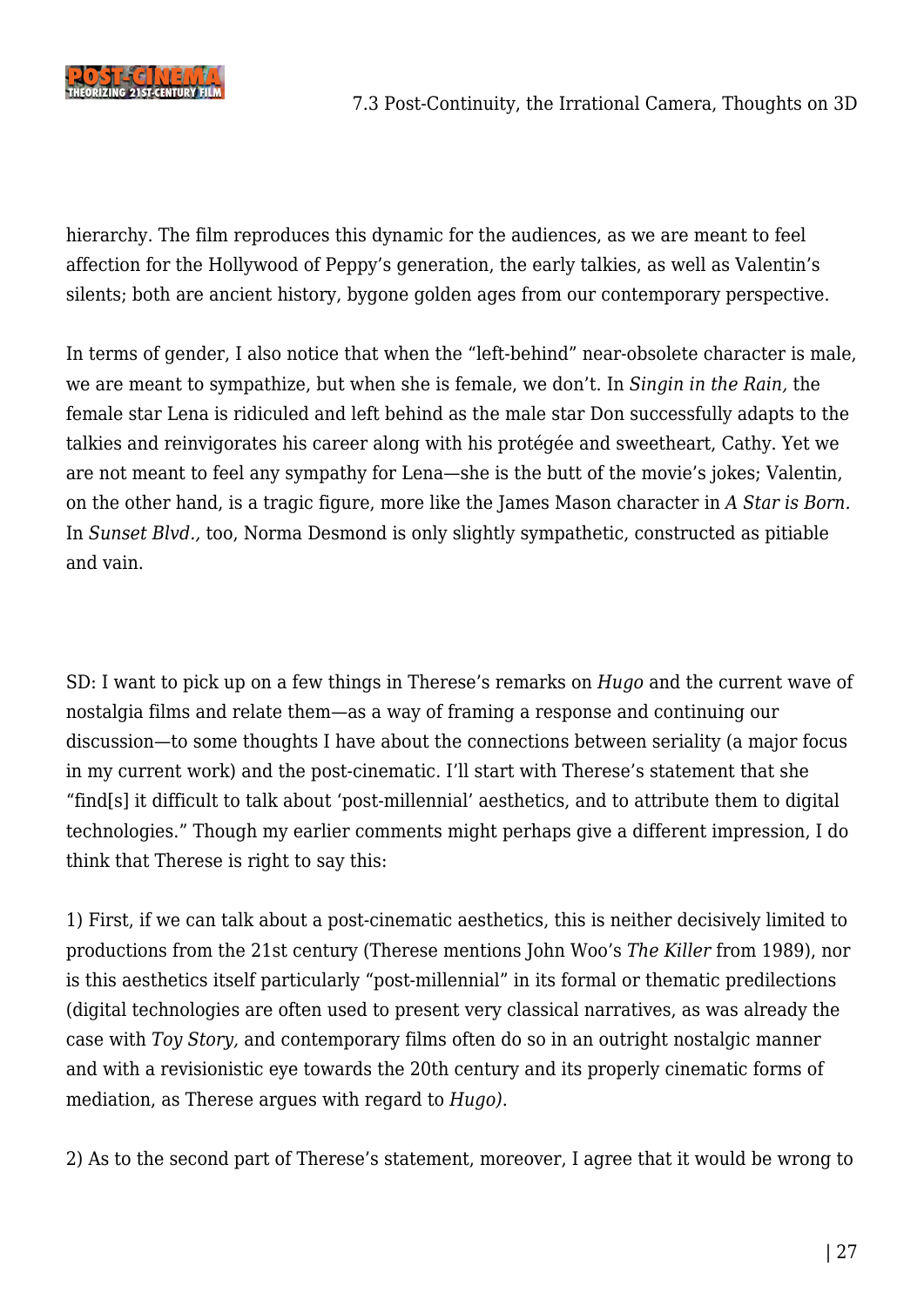

"attribute [post-cinematic aesthetics] to digital technologies" if, by saying that something is "attributable" to something else, we understand anything like "is causally determined by." I don't believe that the use of digital technology is either a sufficient or a necessary condition for the kinds of things we have been discussing as post-cinematic. That is, many of the formal and expressive techniques that would seem to characterize post-cinematic aesthetics are possible (and have been realized) without the use of digital technologies, while many digital productions do not display them. That being said, it's still possible that there's a deeper sort of connection: I have pointed to the technical discorrelation of the digital image from human vision as a factor that "resonates" in the aesthetic choices of contemporary filmmakers and in the effects they have on contemporary viewers. What I have in mind here is not a strictly linear causal relation but instead a diffusely material and properly affective sort of interrelation among the technical infrastructure of our environment, the things we make in that environment, and the ways those things affect us. Assuming that this kind of view makes sense, then I think we can consistently say that certain tendencies of postcinema may be older than and are not directly attributable to the advent of digital technology, but that the increasing reach of the digital (both in our everyday lives and in the production contexts of contemporary media) does indeed catalyze these tendencies—not alone and as the sole determining factor, but as part of a world undergoing far-reaching medial-material transformation. The post-cinematic, in this view, would refer to the affective-aesthetic regime that emerges in the wake of this change or, to put it another way, the media-aesthetic embodiment of our era's ongoing transitionality.

Now, I think that the staging of obtrusive violations of old codes (and here we can think of examples from contemporary sci-fi, action, or "chaos cinema") constitutes one way of responding to sweeping changes, but nostalgia is definitely another. As Therese points out, many recent films "exhibit a yearning for earlier, cinematic forms, using digital technologies to 'make them new' for contemporary audiences." They "re-create founding moments of cinema itself. This fact alone underlines our definitive entry into the episteme of the postcinematic." I like the perspective that Therese opens up for us here, because I think it allows us to perceive the co-existence, within the post-cinematic, both of novelty and of that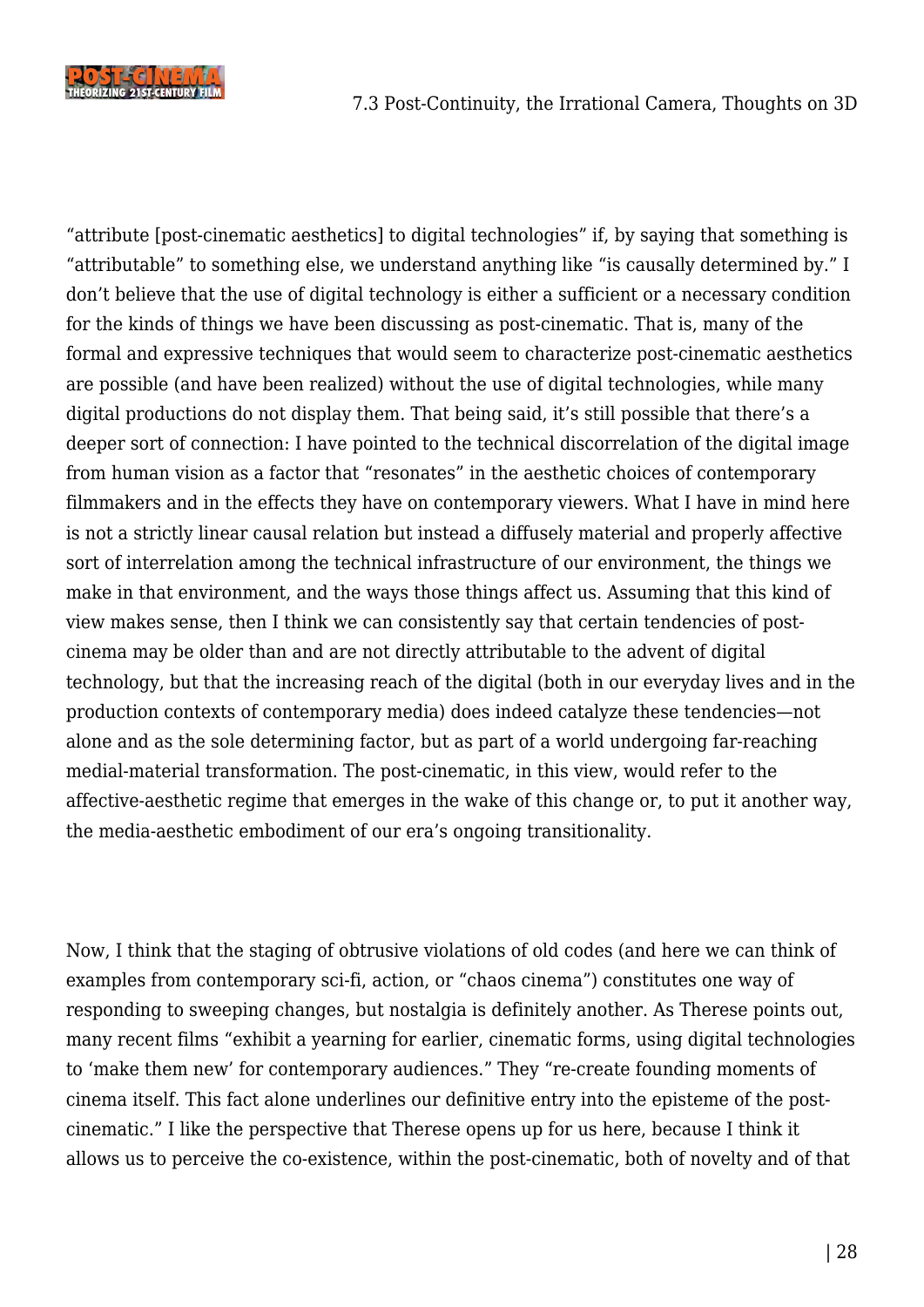

novelty's inscription into a larger narrative, history, or line of aesthetic and media-technical innovation, update, or renewal. My observation might seem rather banal, I guess, because any demonstration of novelty is forced in some way to recognize what has gone before and to demonstrate a perceivable difference from it. Early moving picture exhibitions were concerned to demonstrate such novelty, as were early talking pictures against the background of silent film (think of *The Jazz Singer*: "You ain't heard nothin' yet"); the same can be said for color and widescreen processes (as in the opening sequence/prologue to the 1956 version of *Around the World in 80 Days,* which opens with Méliès's *Le Voyage dans la lune* and subsequently marks it as "primitive" as the curtains are pulled back further and further to reveal the unprecedented dimensions of the new, modern screen). *Jurassic Park* does something similar with respect to its unveiling of novel, computer-generated dinosaurs, designed to wow spectators offscreen as much as the diegetic onlookers. And of course *Toy Story* was not "just" a classical narrative, but a big-budget display of the possibilities of computer animation. But if this trajectory of bigger, better, faster continues to inform films that we might want to claim as post-cinematic (like *Transformers* or *Avatar*, to take two examples mentioned by Therese), the backward-looking tendency of recent nostalgia films is no less concerned to negotiate the meaning of today's media changes.

What I'm getting at is that, if post-cinema can be conceived as a novel form of emergent, affective response to the medial-material transformation of the world, as I claimed above, this in no way implies that the fact of such transformation is unprecedented (though its precise historical quality may indeed be unique); indeed, such transformation has been the condition for a wide range of filmic (and other medial) phenomena. As a result, it should not surprise us that post-cinema responds in vaguely familiar ways to such change—either through ostentatious innovation, thus repeating a central gesture of modernity, or through acts of repetition (nostalgic or otherwise) that themselves aim to update or renew the old. In very general terms, such interplays of repetition and variation, which seek to create something new by way of revisiting something old, form the basic stuff of seriality (see, for example, Umberto Eco's "Interpreting Serials"). And while post-cinema's broad expressions of novelty and/or nostalgia may not fit our usual conceptions of what constitutes a "series" (apart from the many film series—from *Transformers* and *Paranormal Activity* to *Ice Age* or various superhero franchises—which we might want to look at in terms of the post-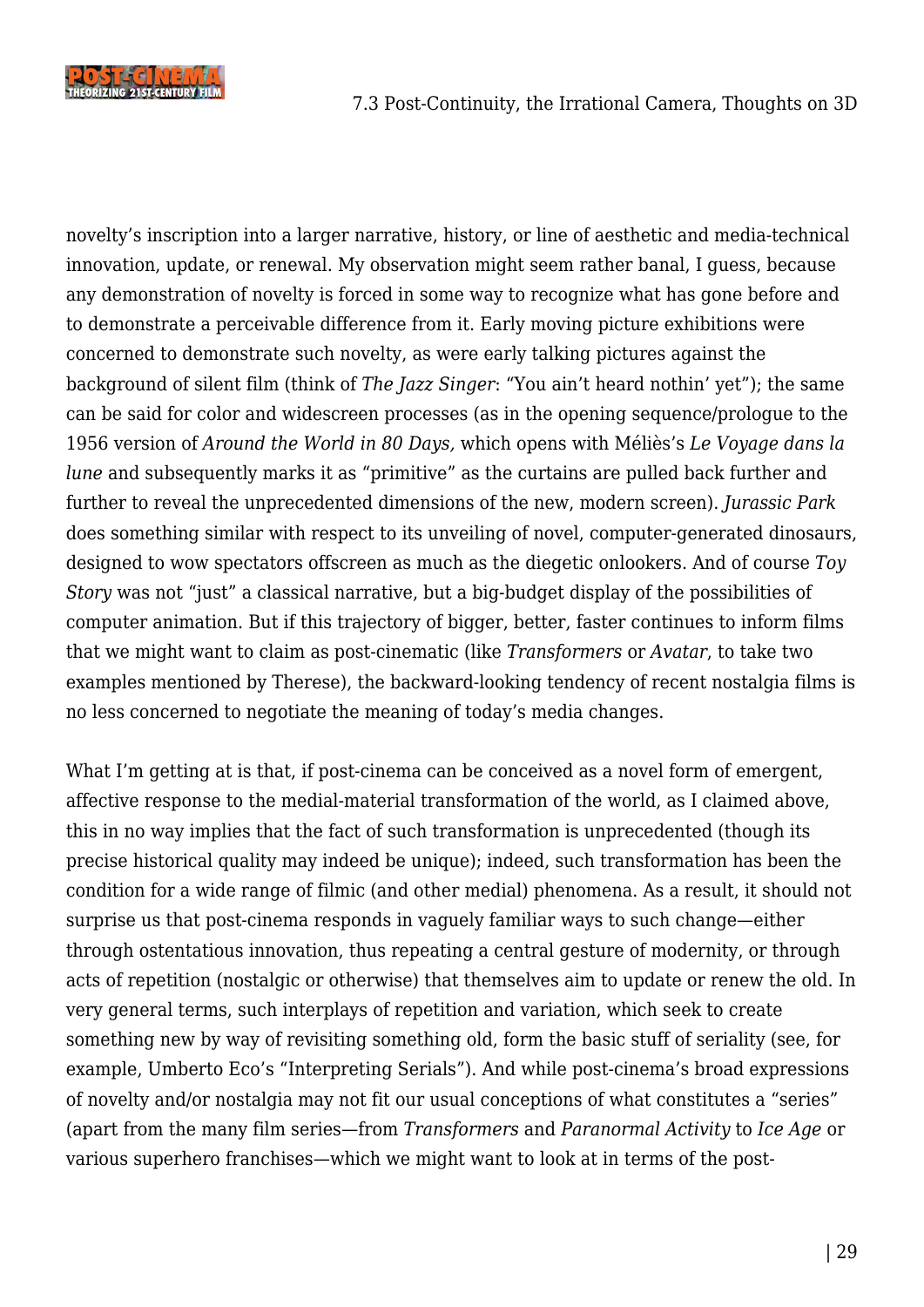

cinematic), I think it makes good sense to think the post-cinematic and seriality in close relation to one another.

Serialization has been a central method by which modern media have sought to cope with their own transformations (including their initial emergences, their competitions with and distinctions from other newly emergent media, their internal diversifications and transitional periods, etc.). Roger Hagedorn once pointed out that "[w]hen a medium needs an audience, it turns to serials" (29); an ongoing tale is an effective way to hook consumers, to motivate them to invest in a new medium like radio or television, to encourage them to "stay tuned," and thus to secure the medium's future. Moreover, when an established medium changes or responds to changes in its medial environment, it may also engage in a type of serial activity, restaging familiar narratives and thematic materials as a means both of bridging the gap or rupture of media change, while simultaneously marking novelty against a familiar background. For example, I have argued that Frankenstein films—from Thomas Edison's 1910 one-reeler to James Whale's classic early talkies, on to Hammer's Eastmancolor Gothic and Warhol's 3-D monstrosities, and up to recent CGI instantiations of technical creation—constitute a higher-order series (a series not at the level of narrative but of mediality) that tracks and negotiates media changes by way of an interplay between repetition and variation (see my *Postnaturalism*).

To generalize even further, I would suggest that seriality itself constitutes a central (higherorder) medium in which the world of modernity—the world consolidated in the nineteenth century through industrialization and its serialized production processes, including a commercialized serial culture—observes itself undergoing medial-material change. (Clearly, this is a big claim, and it is at the center of my ongoing research in the context of the DFG Research Unit "Popular Seriality – Aesthetics and Practice"; for a very brief sketch of the connections I perceive between seriality, media transformation, and modernity, see my "Seriality and Media Transformation").

So this is generally how I would try to confront the tensions of novelty and nostalgia, or to account for what's new about digital-era aesthetics as well as what it has in common with older tendencies. Placing post-cinema in this large arc of serial negotiations of medial-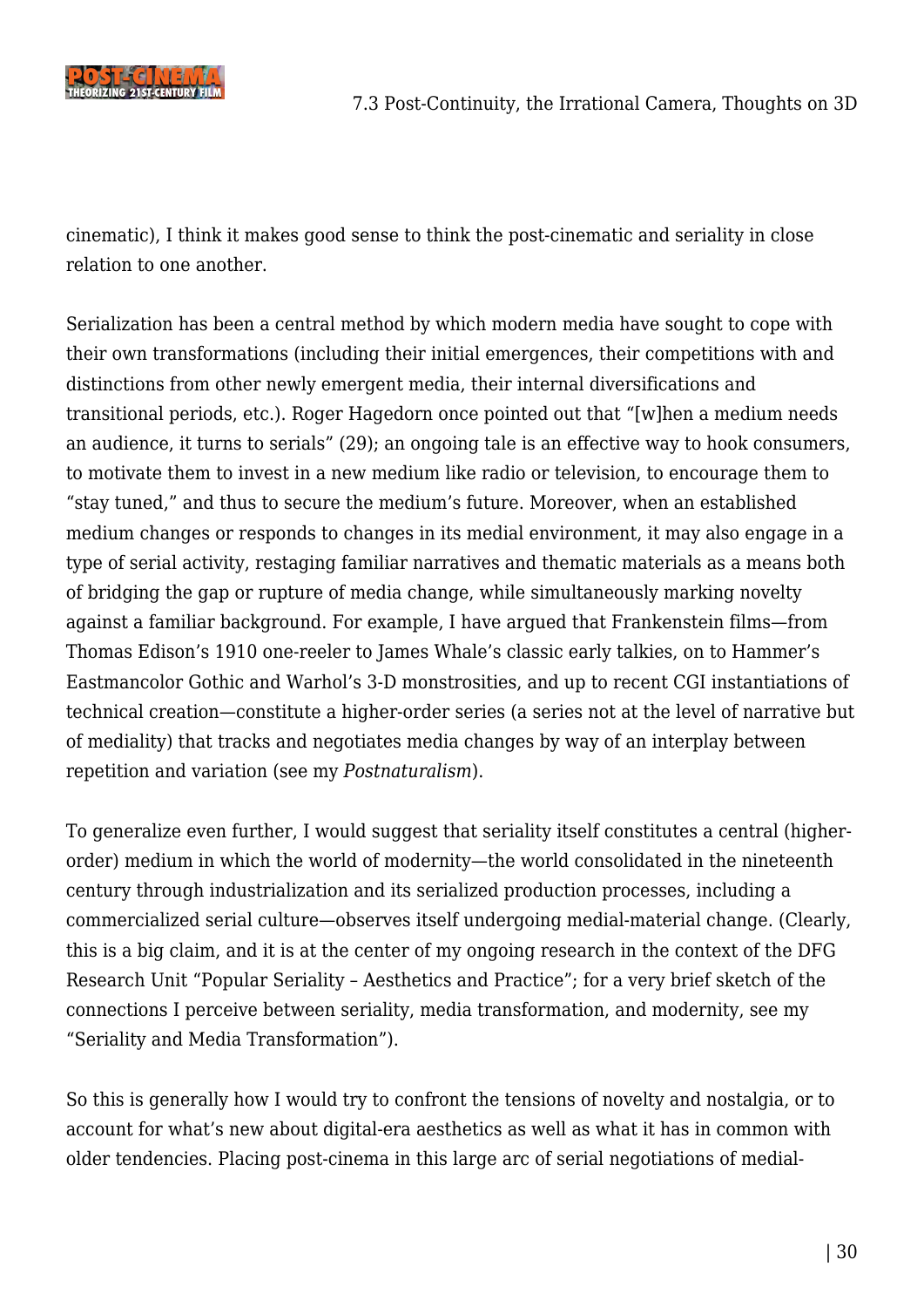

material transformation enables us, I think, to avoid the vulgar reductionism that Therese rightly warns against (the idea that post-cinema can be attributed directly to digital technology), while simultaneously allowing us to recognize the centrality of media-technical change and novelty (above all, the spread of digital technology in all areas of life) in postcinema's continuation of this key tendency of probing, by means of serial repetition and variation, the contours of the world in motion. As I said before, I see the post-cinematic not as a simple break—and certainly not just a technologically determined break—but as a transformative expansion of pre-existing media forms in accordance with a rapidly changing lifeworld.

But what, more concretely, do seriality and serialization processes have to do with the postcinematic? How, in other words, does seriality tie in with post-cinema as a means or correlate of its affective probing of our world's (and our own) medial-material transformation? I'll try to make a case briefly for several links, including formal-aesthetic connections to what I've talked about in terms of discorrelated images, irrational cameras, and the resulting indistinction of contiguous worlds, as well as some more broadly cultural connections obtaining at present.

As I mentioned above, we find explicit serialization tendencies in a great number of postcinematic film franchises: *Transformers*, *Batman* and other superheroes, digital animation series, etc. Today, there are film series wherever we look, and many of them are filled with the irrational cameras and continuity violations that we have discussed here as characteristic forms of post-cinematic film. Of course, these franchises—many of which exhibit strong tendencies towards a revisionary nostalgia for childhood heroes and playthings—are not restricted to the filmic domain but participate in larger transmedial franchises in our so-called "convergence culture." They take place, therefore, in the larger contexts of transnational capital and digital convergence trajectories—that is, precisely in the dispersed medial-material domain of post-cinematic affect. A bit less globally, I suggested before that we should try to rethink contemporary transmedia production, along with attendant fan practices, in terms of post-cinematic affect, and I think that seriality/serialization may provide exactly the link that's needed to do so. Seriality is one of the key principles of transmedia storytelling, as Henry Jenkins and others have described it: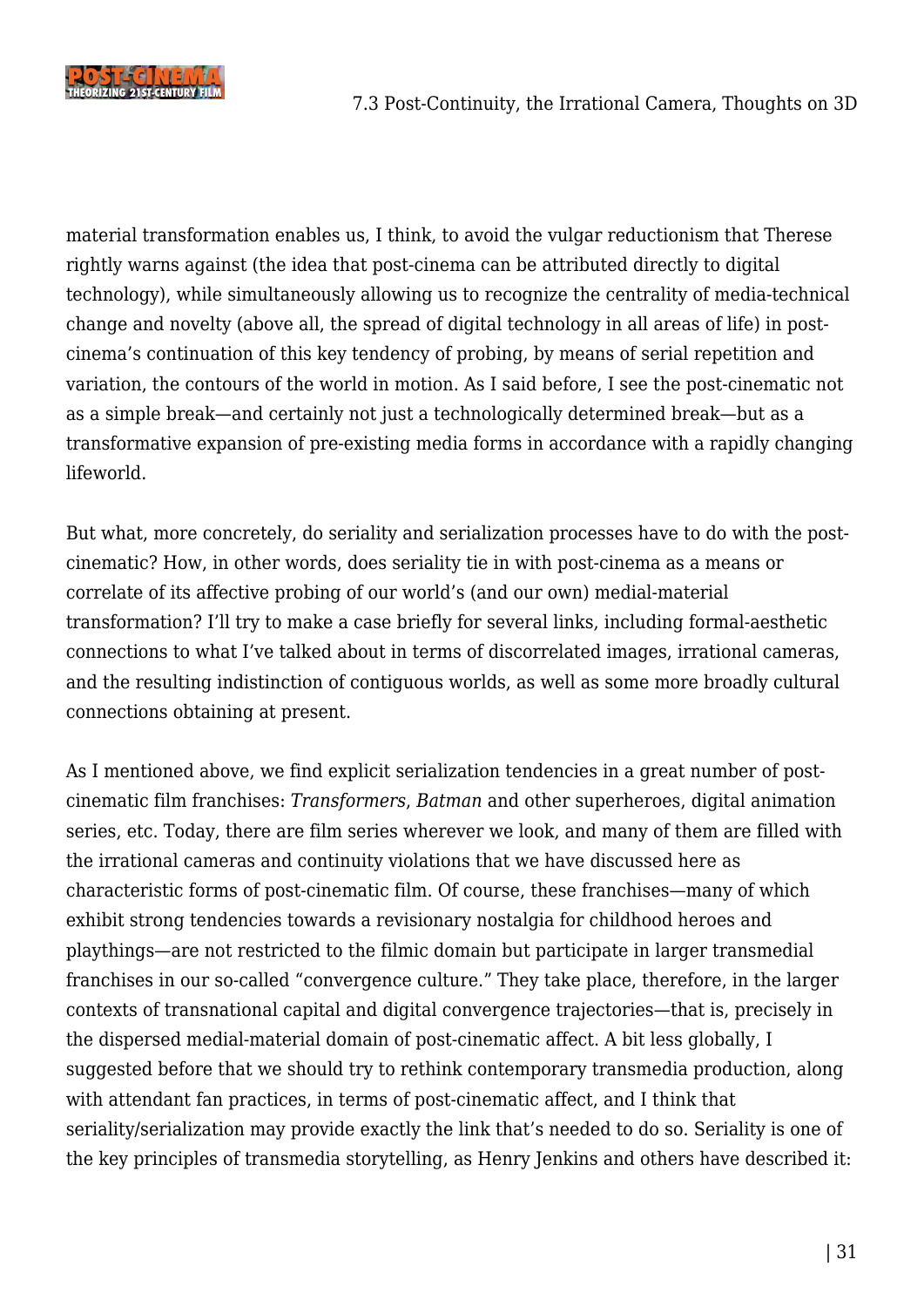

stories unfold episodically, but across a variety of media, in order to effect the non-linear construction of a narrative world. Now, what's interesting to me about this, in relation to some of the things I've been arguing about the post-cinematic, is that for such processes of world-building to work, transmedial franchises have to avoid classical encapsulation (for instance, the narrow film-spectator relation) and instead create proximity and contiguity between a variety of media, as well as between diegetic and nondiegetic worlds, which readers/spectators/media-users slip into and out of repeatedly in the course of their serial consumption of a transmedial production. As I argued before, the irrational camera of postcinematic films is an instrument for creating precisely this sort of contiguity, and so it is only natural that there would be some overlap between transmedial seriality and the techniques of post-cinema.

As the basis of this overlap, we can say that the irrational camera—which, as I argued with respect to *District 9* and *Melancholia,* is indeterminately liminal with respect to diegetic and non-diegetic realms—is formally analogous to a typical character type present throughout the modern history of popular serial narration: the Janus-faced figure who maintains a public and a private face, or who is split between moral and criminal, human and animal, or technological and monstrous facets of his or her being. Creating contiguity and facilitating passage between contiguous medial and material worlds has been one of the central functions, or self-reflexive significances, of the double, liminal, and secret identities that have populated serialized productions from Eugène Sue's *Mysteries of Paris,* to the countless plurimedial restagings of Frankenstein, Tarzan, Batman, or Superman, and continuing up to the serialized self-enactments of Bowie, Madonna, and Gaga (see my "Object-Oriented Gaga"). Such liminality resonates, as I argue in my current research, with the very practice of serial reception (which is often mobile, episodically segmented and interrupted, and hence split between "real" and fictional or "imagined" worlds) and with the proliferation of outgrowths in transcultural, transnational, and transmedial serial forms—and attendant manners of relation (for example, the dispersed "communities" of media-based fanship). Contiguity—between installments, between fact and fiction, between real and imagined geographies, between media in pluri- and transmedial cultural forms—is the precondition for all such serial phenomena. And this contiguity, which need not, but can, lead to explicit serialization practices, is centrally at stake in the irrational post-cinematic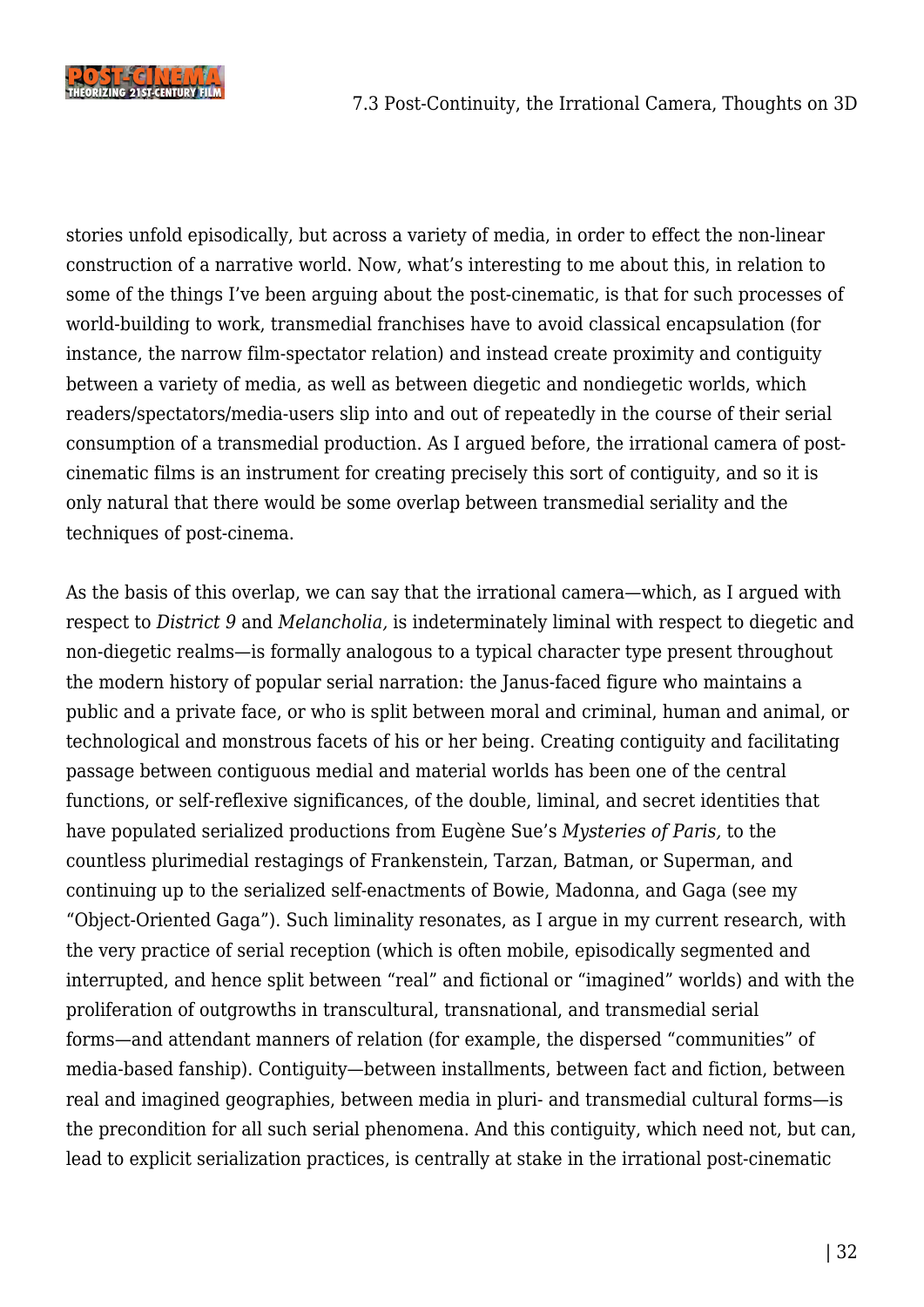

camera. Through it, and even in the absence of explicit serialization processes that would tap into it, an implicit or virtual seriality erodes the self-sufficiency, coherence, and closure of classical cinematic productions, uprooting and resituating all filmic products in a dynamic and processual flow of affect, which is expressed in cross-medial openness if not sequelization—for example, in *Melancholia*'s almost taunting openness to online discussion and dissection, despite its categorical preclusion of narrative continuation. The postcinematic camera corresponds, therefore, in a rather unexpected way to the serialization tendencies of contemporary convergence culture.

As a result, finally, it's not just in post-cinematic film that we find the irrational camera and its discorrelated images, but across today's highly serial audiovisual media landscape. Video games, both as a matter of aesthetic design and due to glitches and material-technical limitations, might be seen as embodying a relatively long (certainly not just "postmillennial") history of the discorrelated image, one that could be queried to expand our view of post-cinematic media. But also what Jason Mittell refers to as "complex TV," I'd like to suggest, is in many ways precisely post-cinematic TV, both in the very general sense in which all contemporary media (as a result of convergences and erosions of medial boundaries that put all media, at least minimally, in contact with all others) must be counted as post-cinematic, but also more specifically, in terms of the adoption of post-cinematic camera techniques and image forms. Consider a recent episode of *Breaking Bad.* (I'll try to do this without any serious spoilers, but anyone still catching up on the series might want to jump ahead to the next paragraph to be on the safe side.) "Say My Name," the seventh episode of the fifth season, opens on a desert road, where we witness a meeting between the heads of two regional methamphetamine rings. The conversation, filmed in a manner suggesting that a gunfight could break out at any moment, is interspersed with extreme long shots which, for some unexplained reason, exhibit a blurry smudge on the top right of the frame, almost as if a finger had partially obscured the camera lens. (I was reminded here, at least, of what happens when I'm not careful taking pictures with my smartphone.) This perspective is repeated several times, and the smudge is present each time, but the reason for it is never cleared up. Does it indicate that the meeting is being filmed surreptitiously? Is there a hidden surveillance camera? In the middle of the desert? In any case, the topic of surveillance dominates the episode—both the DEA's surveillance of local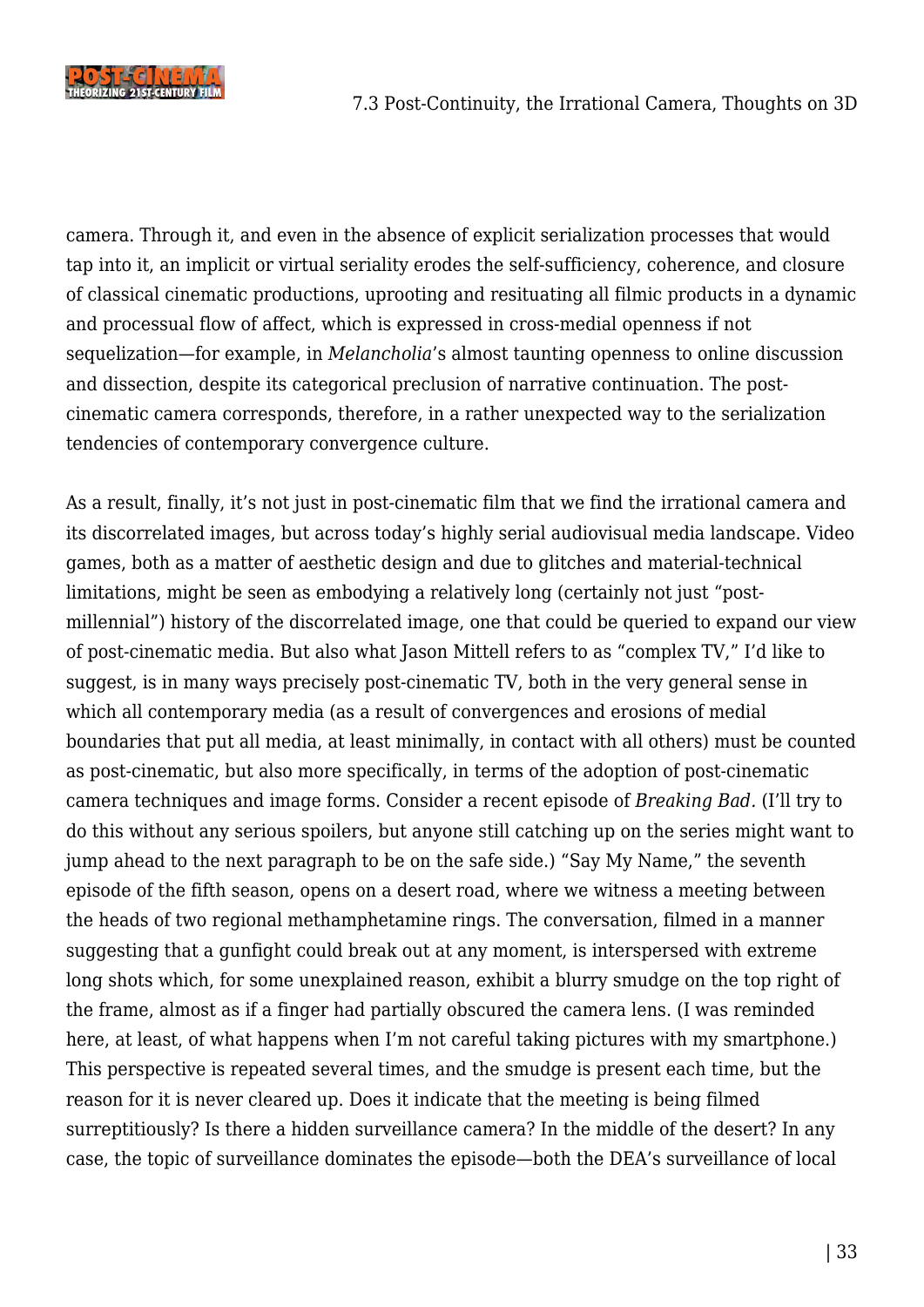

drug operations and the meth crew's counter-surveillance of the DEA. Later in the episode, a microphone is removed from an agent's office by one of his close acquaintances—the same man who put it there, and who unbeknownst to the agent has been involved for some time now in producing high-grade crystal meth. When the agent returns with a cup of coffee for his friend/the spy, there is an abrupt (though perhaps not overly conspicuous) cut to a somewhat awkward camera angle: the two men are shown from the perspective of a wideangle lens hovering close to the ceiling in the corner of the room, precisely where a surveillance camera would conventionally be installed. It is not revealed, though, whether or not incriminating acts were caught on tape, and the status of the camera, whether diegetically existent or purely non-diegetic, is left unclear. This uncertainty is aggravated by the episode's repeated use of a technique that has become something of a visual trademark in *Breaking Bad:* nonhuman/object-oriented POV shots, e.g. from the impossible perspective of a basin into which chemicals are dumped, or from that of a safety-deposit box into which thousands of dollars are shoved. This discorrelation of the image culminates in the episode's concluding scene, when one man shoots another, chases him to a river and finds him bleeding to death. There is a moment of regret, expressed in a final dialogue and filmed in accordance with classical continuity principles—until suddenly the shot/reverse-shot eyeline matches give way to a strangely disembodied perspective vis-à-vis the river, too high up to belong to one of the men, not high enough or far enough away from their position to be distinctly not-theirs. This, the final image, is accompanied by the sound of the dying man's body slumping off the log he was sitting on. The river keeps running. And so does the meth business and the cash it generates, as we learn in the next episode, "Gliding Over All." Here, indeed, discorrelation is related not just to surveillance (and to death) but also to globalization (as the logistical infrastructure of a transnational corporation is used to ship meth around the world, thus expanding the local drug empire) and to the humanly unfathomable accumulation of capital that accompanies it: a pile of money—literally too much to count and incapable of laundering, hence useless and for all intents and purposes meaningless (covered with a tarp and sprayed regularly for silverfish, thus reduced to a mere physicality)—reveals discorrelation to be an affective condition of the larger medialmaterial world.

Why do post-cinema's irrational cameras find their way into contemporary television? Again,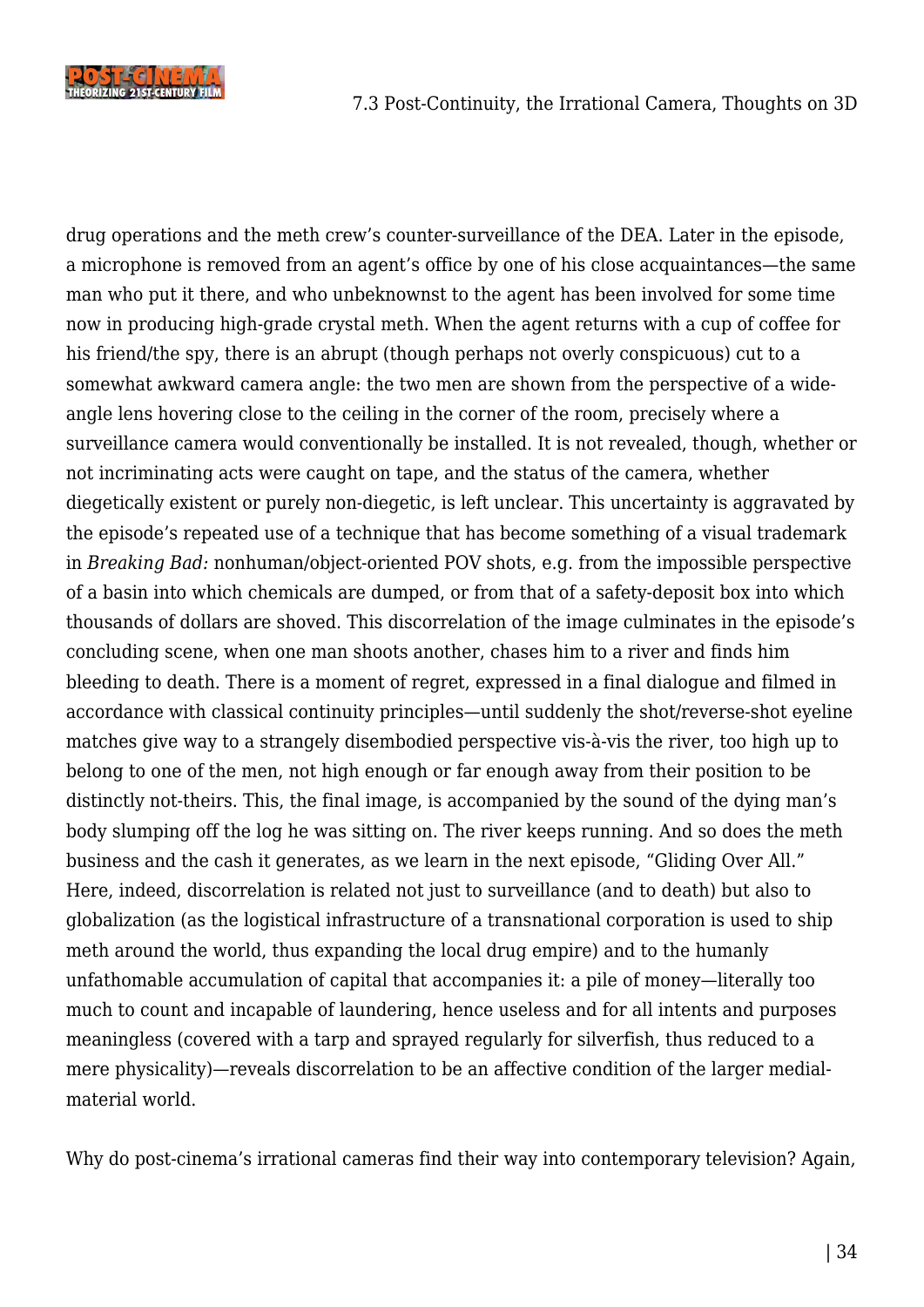

such cameras create contiguity: serial forms (and narratively complex TV is characterized by its increased seriality) have always been subject to conditions of contiguity, as they are consumed in parallel to the real world of viewers, readers, other recipients. In contemporary TV, as Jason Mittell has pointed out (in terms originally formulated by Neil Harris to describe the exhibition practices of P. T. Barnum), an "operational aesthetic" splits attention between diegetic and discursive levels as a way of packing the segmented/continuing dynamic of serial unfolding (and the parallelism or contiguity of fact and fiction, diegesis and extra-diegetic mediality it enables) into the shows themselves. This resonates strongly with a post-cinematic contiguity and the cameras that produce, process, and circulate it through the medium of discorrelated images.

Ultimately, I think it is in the confluence of visual techniques, serial forms, transmedial settings, the conditions of contemporary capitalism, and media-technical changes in the wake of digital convergence that we find the larger significance of post-cinematic aesthetics in any medium: the irrational camera is just one instrument or expression of a world involved in a material self-probing, conducted through assertions of novelty and nostalgic yearnings alike, consistently revealing that compartmentalization has eroded and contiguity has become a basic condition of life.

TG: This has been a great discussion. Shane, thank you for expanding your initial focus so eloquently on film techniques and how they work in the context of other media forms and seriality. I think your interdisciplinary project is really important for theorizing postcinematic affect further. And thank you, Julia, for your thoughtful and detailed commentary on gender and post-cinematic affect in relation to the conservative and patriarchal tendencies perpetuated in contemporary movies, particularly those which have received what is called "universal critical acclaim."

Thank you both for participating in this discussion with me.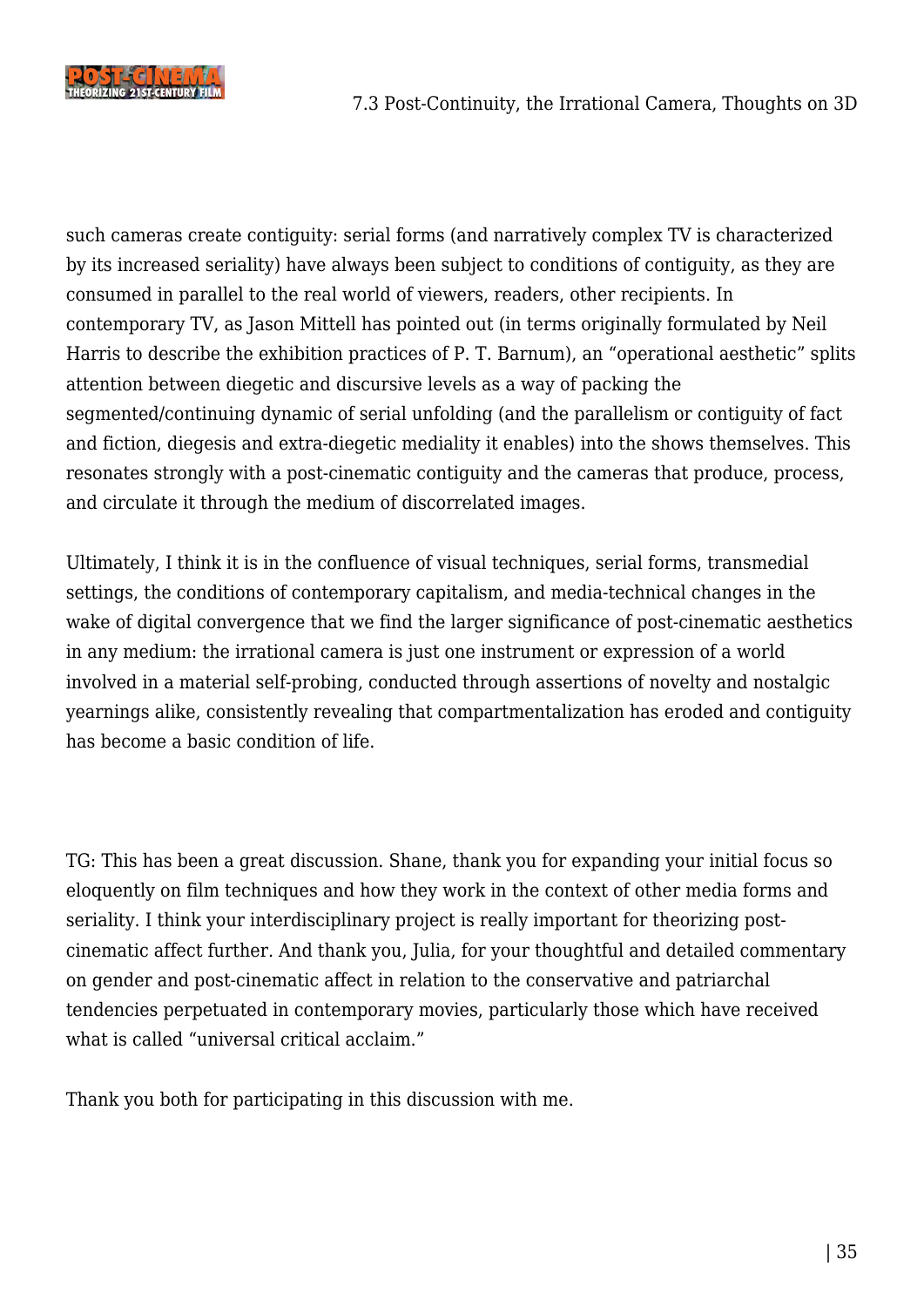

## Works Cited

Bertsch, Charlie. "Hollywood Counter-Reformation." *Souciant*. 10 Feb. 2012. Web. <[http://souciant.com/2012/02/hollywood-counter-reformation/>](http://souciant.com/2012/02/hollywood-counter-reformation/).

Denson, Shane. "Discorrelated Images: Chaos Cinema, Post-Cinematic Affect, and Speculative Realism." *medieninitiative*. Weblog. 22 June 2012. <[https://medieninitiative.wordpress.com/2012/06/22/discorrelated-images-chaos-cinema-pos](https://medieninitiative.wordpress.com/2012/06/22/discorrelated-images-chaos-cinema-post-cinematic-affect-and-speculative-realism/) [t-cinematic-affect-and-speculative-realism/](https://medieninitiative.wordpress.com/2012/06/22/discorrelated-images-chaos-cinema-post-cinematic-affect-and-speculative-realism/)>.

—. "Object-Oriented Gaga." *O-Zone: A Journal of Object-Oriented Studies*. 27 Nov. 2012. Web.

<[http://o-zone-journal.org/oo-frequency/2012/11/27/object-oriented-gaga-by-shane-denson>](http://o-zone-journal.org/oo-frequency/2012/11/27/object-oriented-gaga-by-shane-denson).

—. *Postnaturalism: Frankenstein, Film, and the Anthropotechnical Interface*. Bielefeld: Transcript, 2014. Print.

—. "Seriality and Media Transformation." *medieninitiative*. Weblog. 9 June 2012. <[https://medieninitiative.wordpress.com/2012/06/09/seriality-and-media-transformation-gos](https://medieninitiative.wordpress.com/2012/06/09/seriality-and-media-transformation-goserial/) [erial/](https://medieninitiative.wordpress.com/2012/06/09/seriality-and-media-transformation-goserial/)>.

—. "*WALL-E* vs. Chaos (Cinema)." *medieninitiative*. Weblog. 19 July 2012. <<https://medieninitiative.wordpress.com/2012/07/19/wall-e-vs-chaos-cinema/>>.

Eco, Umberto. "Interpreting Serials." *The Limits of Interpretation.* Bloomington: Indiana UP, 1990. 83-100. Print.

Hagedorn, Roger. "Doubtless to Be Continued: A Brief History of Serial Narrative." *To Be Continued: Soap Operas Around the World.* Ed. Robert C. Allen. London: Routledge, 1995. 27-48. Print.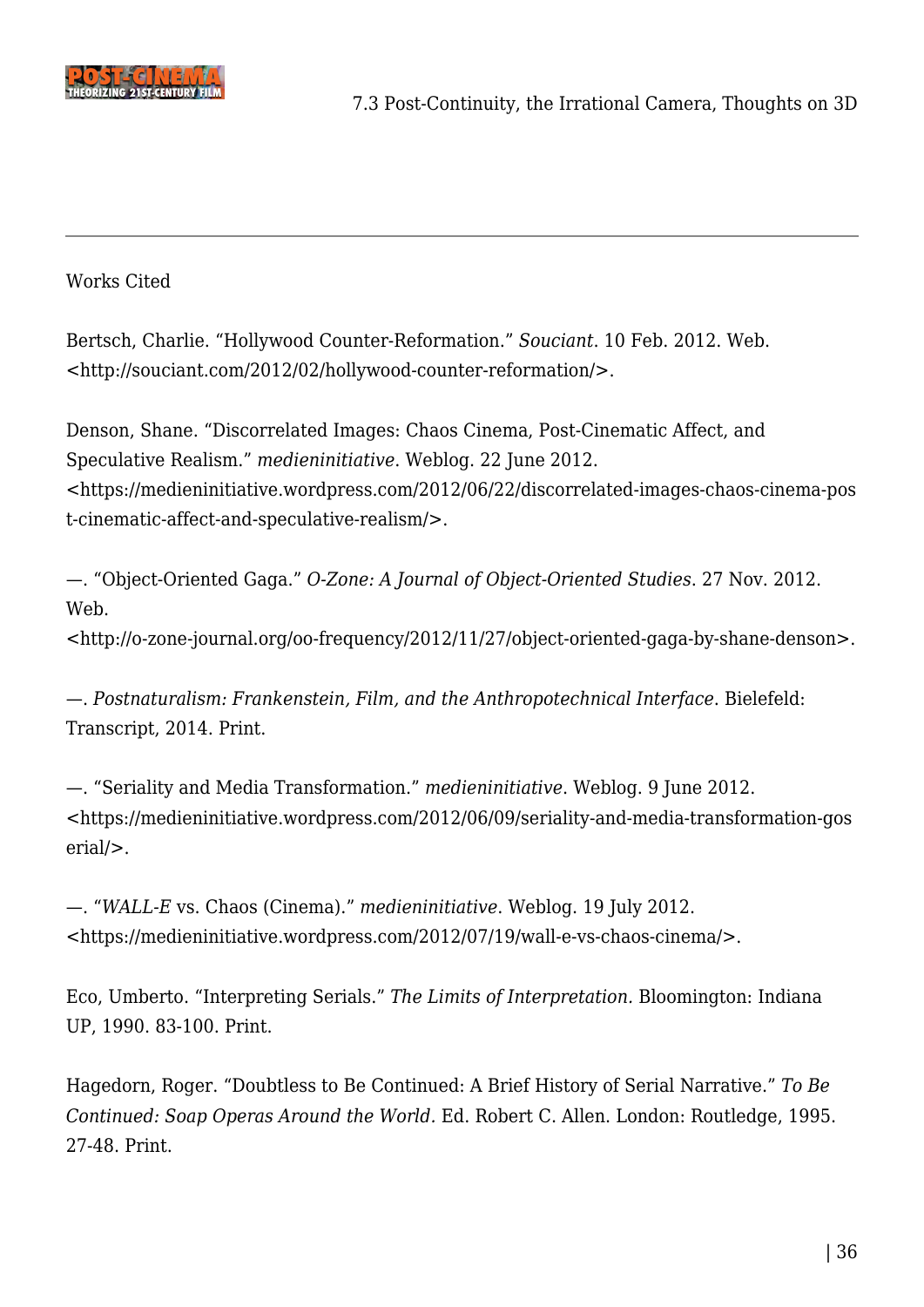

Haralovich, Mary Beth. *"All that Heaven Allows:* Color, Narrative Space, and Melodrama." *Close Viewings: An Anthology of New Film Criticism*. Ed. Peter Lehman. Tallahassee: Florida State UP, 1990. 57-72. Print.

Higgins, Scott. "Orange and Blue, Desire and Loss: The Color Score in *Far from Heaven." The Cinema of Todd Haynes: All that Heaven Allows*. Ed. James Morrison. London: Wallflower, 2007. 101-13. Print.

"Hugo." *Cinema Review*. Web. <<http://www.cinemareview.com/production.asp?prodid=6753>>.

Leyda, Julia. "*The Artist* (2011)." Screen Dreams. Weblog. 22 Dec. 2011. <<http://fade-away-never.blogspot.de/2011/12/artist-2011.html>>.

—. "*Midnight in Paris* (2011)." Screen Dreams. Weblog. 2 Dec. 2011. <[http://fade-away-never.blogspot.com/2011/12/midnight-in-paris-2011.html>](http://fade-away-never.blogspot.com/2011/12/midnight-in-paris-2011.html).

Shaviro, Steven. *"Melancholia,* or, The Romantic Anti-Sublime." *SEQUENCE: Serial Studies in Media, Film and Music* 1.1 (2012). Web. <[http://reframe.sussex.ac.uk/sequence1/1-1-melancholia-or-the-romantic-anti-sublime/>](http://reframe.sussex.ac.uk/sequence1/1-1-melancholia-or-the-romantic-anti-sublime/).

—-. *Post-Cinematic Affect*. Winchester: Zero, 2010.

—-. "Post-Continuity." Paper delivered at SCMS Boston, 2012. First published on Shaviro's blog, The Pinocchio Theory (<<http://www.shaviro.com/Blog/?p=1034>>), a revised version appears in this collection as "[Post-Continuity: An Introduction](http://reframe.sussex.ac.uk/post-cinema/1-2-shaviro/)."

Stork, Matthias. "Chaos Cinema: The Decline and Fall of Action Filmmaking." Video essay. Press Play. 22 Aug. 2011.

Web.[<http://blogs.indiewire.com/pressplay/video\\_essay\\_matthias\\_stork\\_calls\\_out\\_the\\_chaos](http://blogs.indiewire.com/pressplay/video_essay_matthias_stork_calls_out_the_chaos_cinema) [\\_cinema](http://blogs.indiewire.com/pressplay/video_essay_matthias_stork_calls_out_the_chaos_cinema)>.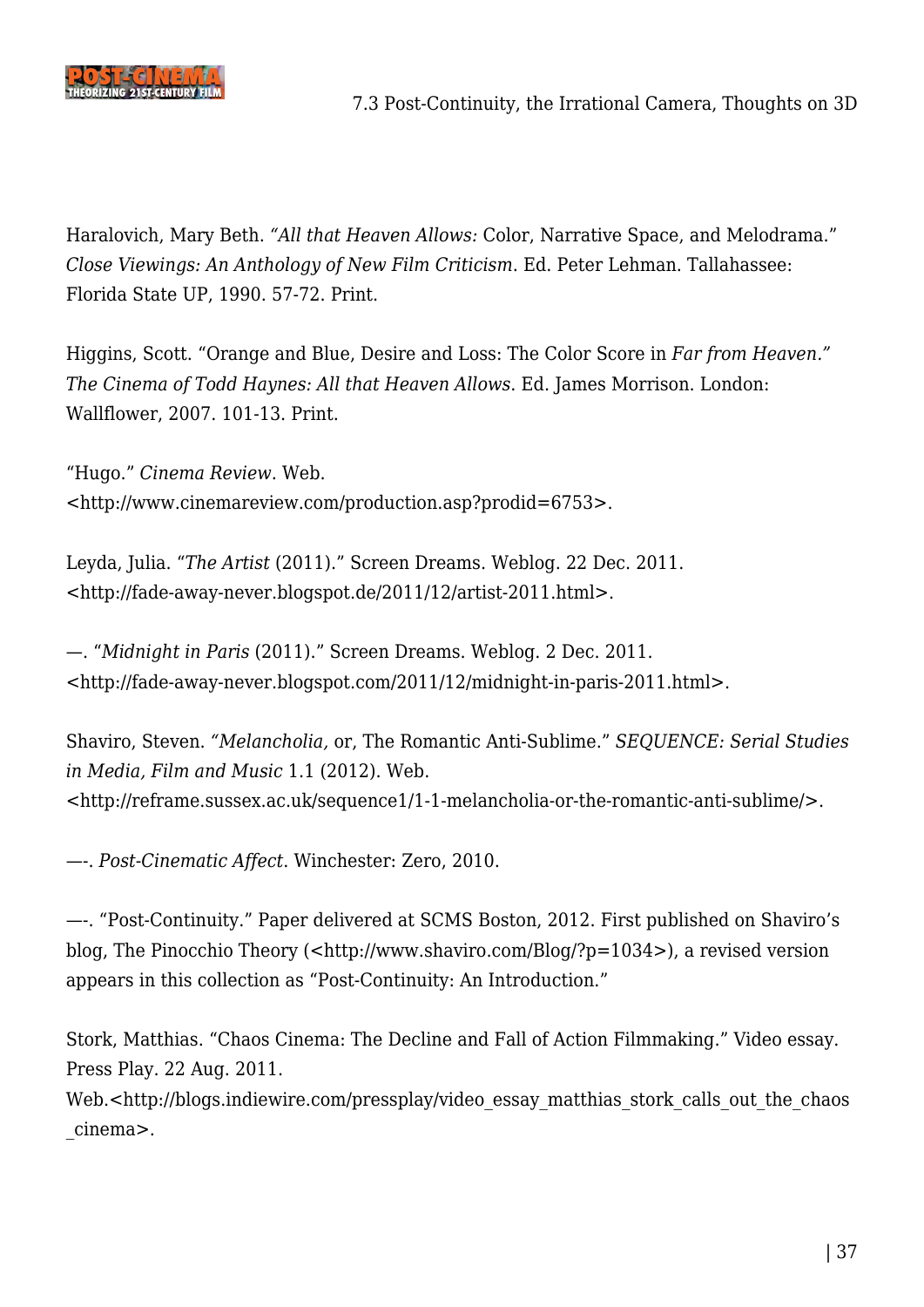

## Notes

<span id="page-37-0"></span>[\[1\]](#page-0-0) This roundtable discussion was first published in the online journal *La Furia Umana* 14 (2012): <[http://www.lafuriaumana.it/index.php/archives/41-lfu-14](http://www.lafuriaumana.it/)>. [offline]

Shane Denson is a DAAD postdoctoral fellow at Duke University, where he is affiliated with the Program in Literature, the Department of Art, Art History & Visual Studies, and the Information Science + Studies Program. He is also an assistant professor at the Leibniz Universität Hannover and a member of the interdisciplinary research unit "Popular Seriality—Aesthetics and Practice," based at the Freie Universität Berlin. From September 2016, he will be Assistant Professor of Art & Art History (teaching in the Film & Media Program) at Stanford University. He is the author of *Postnaturalism: Frankenstein, Film, and the Anthropotechnical Interface* (Transcript-Verlag / Columbia UP, 2014) and co-editor of several collections: *Transnational Perspectives on Graphic Narratives* (Bloomsbury, 2013), *Digital Seriality* (special issue of *Eludamos: Journal for Computer Game Culture*, 2014), as well as the present volume.

Therese Grisham teaches film studies and humanities at Oakton Community College in Des Plaines, Illinois. Grisham is also an instructor in the Film School at Facets Multimedia in Chicago, where she has taught courses on genres, film history, and directors. She served on the editorial board of *La Furia Umana* and is currently an editorial consultant at *desistfilm*. Her essays have been published in *Screen*, *Wide Angle*, and as book chapters. Grisham is co-authoring, with Julie Grossman, a book on Ida Lupino's directing for film and television, forthcoming from Rutgers UP.